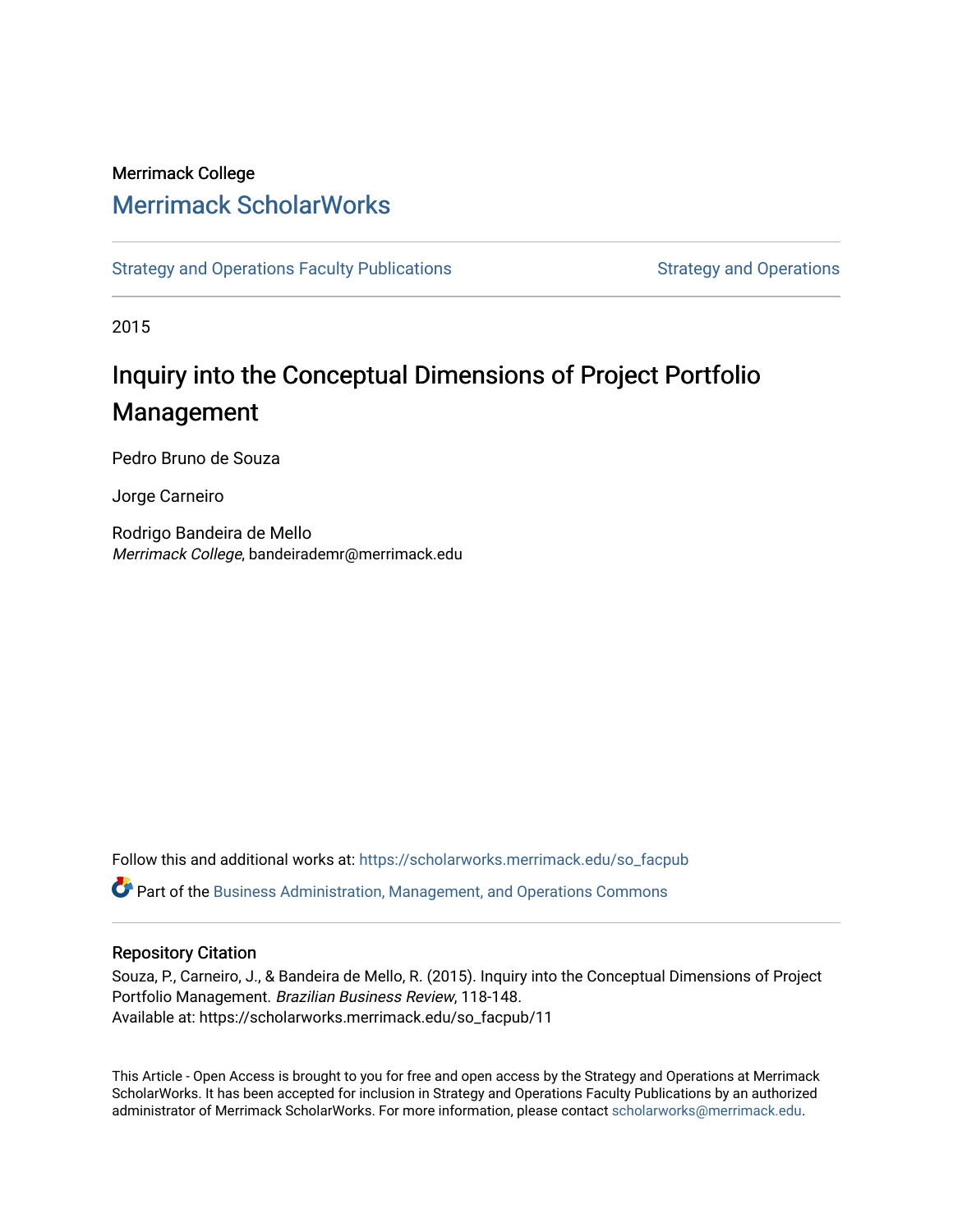

## **Inquiry into the Conceptual Dimensions of Project Portfolio Management**

**Pedro Bruno de Souza***† PUC-Rio / BNDES* 

> **Jorge Carneiro***<sup>Ω</sup> PUC-Rio*

**Rodrigo Bandeira-de-Mello***¥ FGV/EAESP* 

#### **ABSTRACT**

Although much has been written about how to manage individual projects, there is still little guidance on how to evaluate the "quality" of project portfolio management itself, that is, the degree of "accomplishment" of the process by which the project portfolio is formed and run. This study addresses this gap by employing a qualitative approach to uncover managerial perceptions about what is encompassed by project portfolio management and how the this construct should be evaluated. By building from a review of the scant literature on project portfolio management, conversations with expert scholars on project management, interpretations provided by managers, and theoretical reflection by the authors of this study, it was possible to identify main aspects that seem to tap how the degree of "accomplishment" of project portfolio management can be conceptually defined and operationally measured.

**Keywords**: Project portfolio. Project portfolio management. Strategy implementation.

*Received in 27/08/2014; revised in 17/09/2014; accepted in 26/01/2015; divulgued in 03/08/2015* 

#### *\*Author for correspondence:*

†. Master Institution: Catholic University of Rio de Janeiro PUC-Rio e BNDES Address: Avenida República do Chile, 100 Rio de Janeiro - RJ – Brazil CEP 20031- 917 E-mail: pedrobbsouza@yahoo.com.br Telephone: 21 98217-3237

 $\Omega$  Doctor Institution: Catholic University of Rio de Janeiro PUC-Rio Address: Rua Marquês de São Vicente, 225, Gávea, Rio de Janeiro – RJ – Brazil – CEP 22451- 900 E-mail: jorgemtc@iag.puc-rio.br Telephone: 21 99163-4177

¥ Doctor Institution: FGV-EAESP Address: Rua Itapeva 474 11 andar, São Paulo - SP – Brazil – CEP 01332-000. E-mail: rodrigo.bandeira.demelo@fgv.br Telephone: 11 3799 7740

*Note from the Editor: The article was accepted by Emerson Mainardes.* 

 $(cc)$  BY This article has a Creative Commons License - Attribution 3.0 Not Adapted.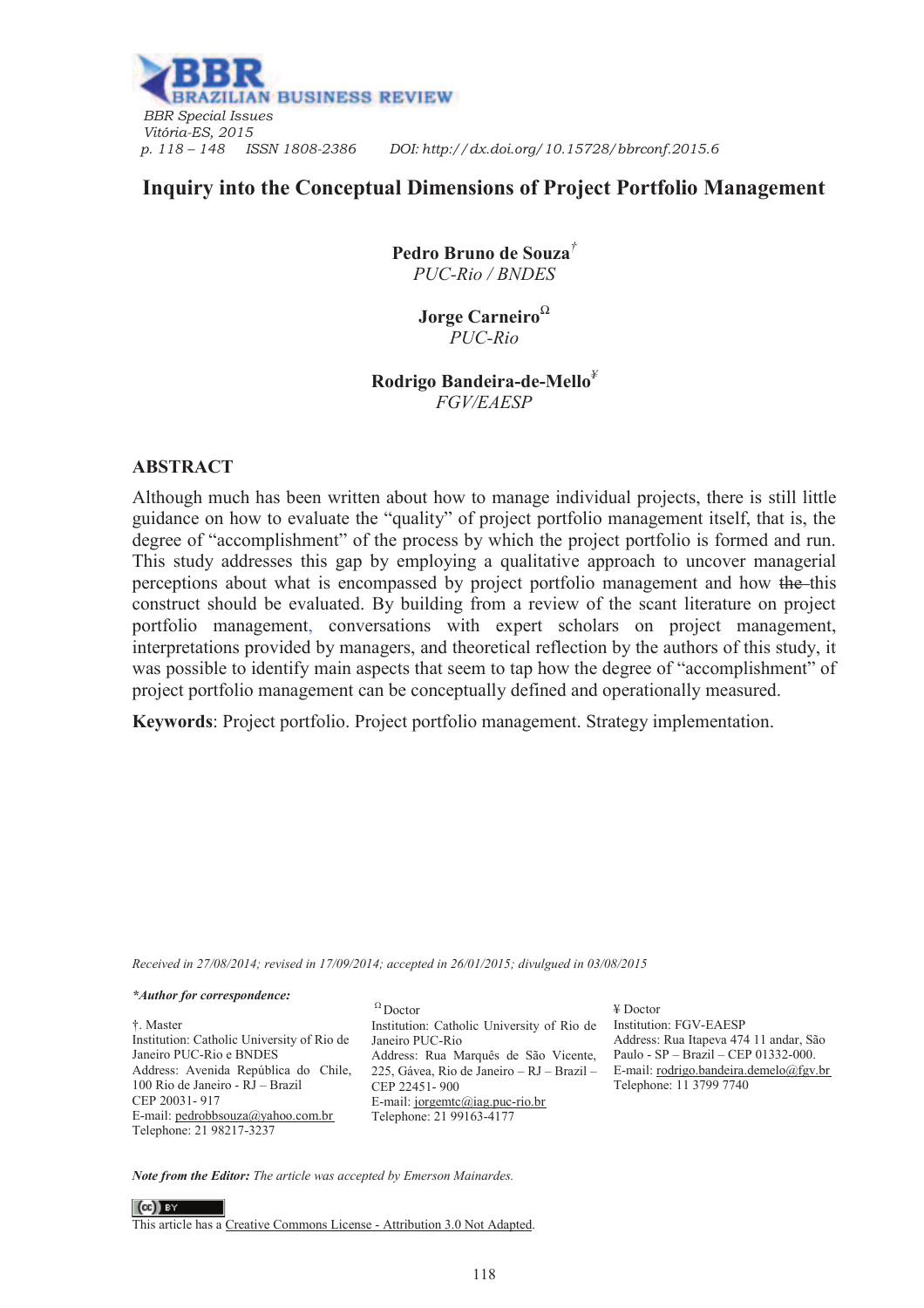#### **1 INTRODUCTION**

t has be<br>
in the<br>
(HREB<br>
(MINT<br>
compar<br>
Likewistormula t has been recognized that there are differences between corporate objectives as stated in the formal strategic planning and those actually implemented in practice (HREBINIAK, 2005). As a result, planned strategies often become unrealized (MINTZBERG; WATERS, 1985). Porter and Montgomery (1991) have argued that companies have to be more effective in their ability to transform planning into action. Likewise, Kaplan and Norton (1996) contend that firms usually find it easier to formulate their strategies than to make them happen in practice.

Planned strategies and their corresponding strategic objectives have to be detailed into action plans and corresponding projects. However, there is a gap between top-level executives, who formulate the strategic planning, and middle-level managers, who in fact run the projects that are expected to transform strategy into reality. Also, while several guidelines have been forwarded on how to conduct (complex) projects (e.g., KERZNER, 2003; MEREDITH; MANTEL, 2000; PMI, 2008), there is still little guidance on how to manage the full set of projects as an integrated whole (COOKE-DAVIES, 2002), whose parts should present mutual consistency and reinforcement, while respecting priorities and budgetary constraints. An unintended consequence of this state of affairs is that firms often do not seem to be able to properly select and prioritize the appropriate set of projects (GRAY; LARSON, 2005; MESKENDAHL, 2010; MORRIS; JAMIESON, 2005; SRIVANNABOON; MILOSEVIC, 2006a, 2006b) and to run these projects in an cohesive fashion in order to reach organization-wide objectives.

Shenhar (2004) argues that the project portfolio (hereinafter, portfolio) needs to be seen from a corporate perspective, not from an individual project basis. So, firms should not only be "doing work right", but also "doing the right work" (COOPER; EDGETT; KLEINSCHMIDT, 2000a). Thus, project portfolio management (hereinafter, portfolio management) becomes crucial as a way to avoid the quest for local "optimums" or for individual interests that could be detrimental to the whole (GRUNDY, 1998; NOBLE, 1999). Portfolio management should build the bridge between the organization's strategic objectives and the operational management of the set of projects that would expectedly turn those objectives into reality (LEVINE, 2005). While project management would be more operational in nature, portfolio management occupies a more tactical role, as illustrated in Figure 1.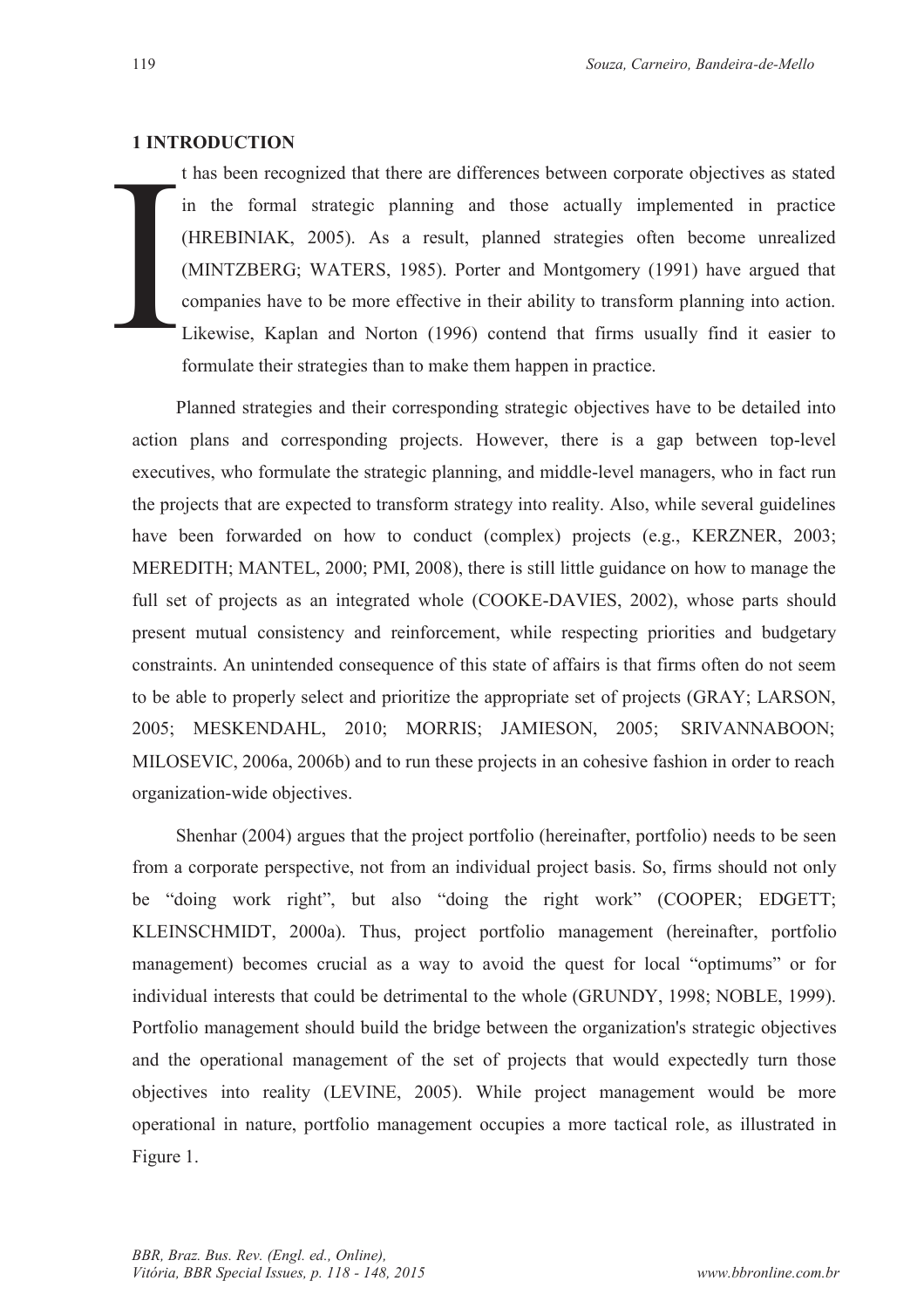

Figure 1 – The role of project portfolio management

According to PMI (2013),

Portfolio management is the coordinated management of one or more portfolios to achieve organizational strategies and objectives. It includes interrelated organizational processes by which an organization evaluates, selects, prioritizes, and allocates its limited resources to best accomplish organizational strategies consistent with its vision, mission, and values (p.5).

The lack of clear dimensions and indicators to characterize and measure the quality of project *portfolio* management is a gap, both in the academic literature (although the literature on *individual* project management is abundant) and in managerial practice. From a theoretical perspective it is important to understand the antecedents that would lead to good portfolio management as well as to understand the consequences of portfolio management, e.g., on a firm's performance and attainment of its strategic objectives, on employee satisfaction etc. From a managerial standpoint, it is important to count on guidelines on how to form and run a consistent portfolio of projects.

But, in order for researchers to test substantive relationships between constructs, first these constructs have to be conceptually defined and operationally measured in such a way that reflects their true nature and content domain. In Peter's (1981:133) words: "theories cannot develop unless there is a high degree of correspondence between abstract constructs and the procedures used to operationalize them". However, although quite a lot has been published (both in academic and business circles) on how to assess the performance of (individual) projects, the appropriate criteria to judge the quality of management of the portfolio should go beyond those employed to evaluate each component project. But the academic literature has been scarce as far as the conceptual definition and the operational measurement of the level of accomplishment of portfolio management is concerned.

This study contributes to the existing knowledge on portfolio management by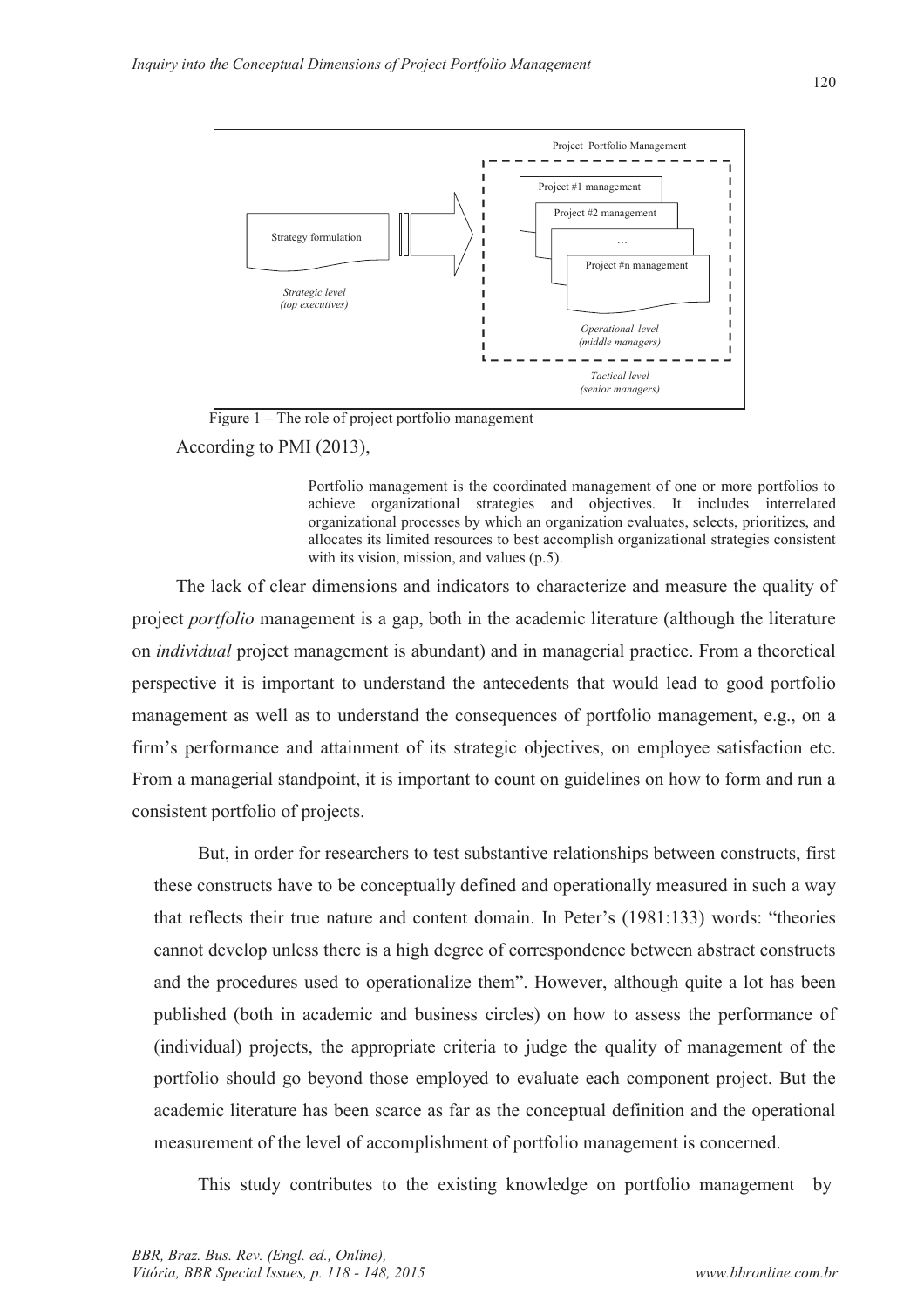pursuing the following research objective, which is relevant both from an academic and a managerial perspective: **Unveil relevant conceptual dimensions of the (degree of) "accomplishment of portfolio management" construct, based in academicians' and practitioners' perspectives**.

Our quest to conceptualize and measure the accomplishment of portfolio management is relevant because, as argued by Bible and Bivins (2012:10), although "[p]roject portfolio management (PPM) does not guarantee success in achieving strategic goals and objectives, […] effective PPM process can increase the chances of selecting and completing the projects that best accomplish organisational objectives and contribute to achieving the organisation's vision".

#### **2 LITERATURE REVIEW**

#### 2.1 PROJECT MANAGEMENT AND PORTFOLIO MANAGEMENT

According to PMI (2008), a project is a temporary endeavor with a defined beginning and end, which is directed to obtaining a new product, performing a service or attaining a specific result. Project management consists of the efforts to plan, obtain, organize and control resources, while complying with time and budgetary constraints, in order to achieve the goals of a specific project. Complementarily, portfolio management refers to the collective and integrated administration of a set of individual projects. Portfolio management is not an end in itself, but rather a means to attain of organizational objectives (MESKENDAHL, 2010; SHENHAR et al., 2001).

Building from Judgev and Müller's (2005:19) argumentation that "[p]roject management can have strategic value when a clear connection is made between how efficiently and effectively a project is done […]", one can say that portfolio management also involves efficiency (maximizing output for a given level of inputs) and effectiveness (achieving goals) concerns. There should be a distinction between short-term, project-wide, results (e.g., new product development) and longer-term, organization-wide, results (e.g., sales increase). Also, one should understand that there is a distinction (although also a close relationship) between success of portfolio management (i.e., administration of several aspects of the processes by which the portfolio is formed and executed) and success of the portfolio (achieving long-term business-wide results).

Several companies already follow guidelines for (individual) project management (e.g., those published by Kerzner, 2003; Meredith and Mantel, 2000; PMI, 2008). However, as organizations evolve in their maturity of project management, they find it increasingly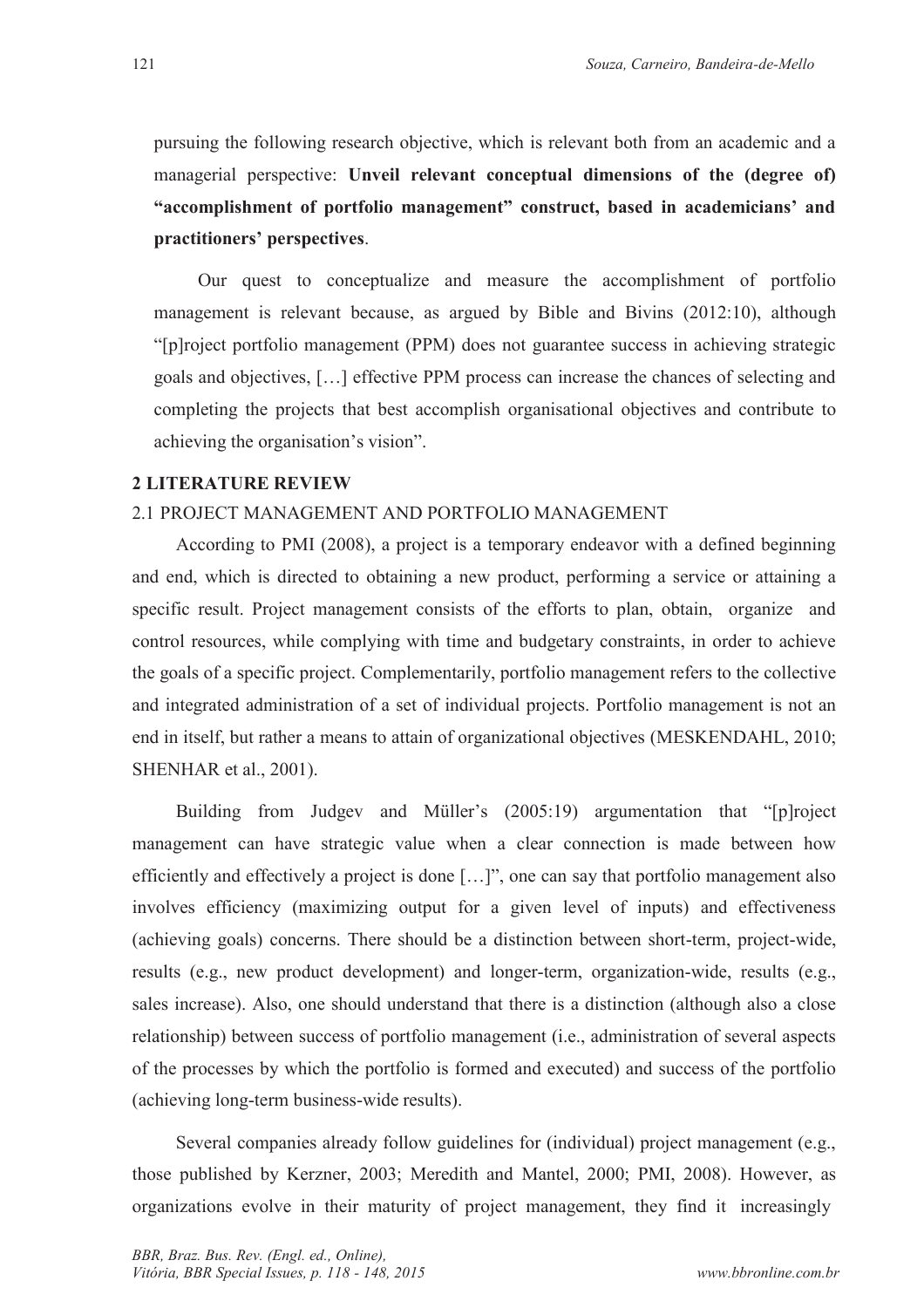important to establish procedures to manage, in an integrated fashion, the portfolio of projects (LEVINE, 2005). Levine (2005) and Meskendahl (2010) contend that portfolio management helps firms to bridge the abyss between organizational strategy and (individual) project management. Portfolio management combines (i) an individual project view to improve the effectiveness of each project with (ii) an organization-wide focus to select the appropriate set of projects according to the set of strategic objectives and collectively run them in an integrated and harmonic fashion.

PMI (2008:15) maintains that

[p]ortfolio management includes processes to collect, identify, categorize, evaluate, select, prioritize, balance, authorize, and review components within the portfolio to evaluate how well they are performing in relation to the key indicators and the strategic plan. During a typical business cycle, components will be reviewed and validated in relation to the following:

- ß Alignment of the components with corporate strategy
- Viability of the components as part of the portfolio, based on key indicators
- value and relationship to other portfolio components
- ß Available resources and portfolio priorities
- ß Additions and deletions of portfolio components.

Dye and Pennypacker (1999) present the main differences between project management and portfolio management (Table 1).

|                          | <b>Project management</b>   | Portfolio management                   |
|--------------------------|-----------------------------|----------------------------------------|
| Objective                | Resource allocation         | Project selection and prioritization   |
| <b>Focus</b>             | Tactical                    | Strategic                              |
| <b>Planning emphasis</b> | Short-term (daily, weekly)  | Long- and mid-term (quarterly, yearly) |
| <b>Responsibility</b>    | Project / Resource managers | Top managers                           |

**Table 1 – Differences Between Project Management and Portfolio Management** 

Source: Adapted from Dye and Pennypacker (1999)

2.2 CONCEPTUALIZING AND MEASURING THE [DEGREE OF] ACCOMPLISHMENT OF PORTFOLIO MANAGEMENT

A proper theoretical definition of a construct should set the boundaries of coverage (what is encompassed by and what is excluded from the concept, albeit possibly related to it), identify the main distinct aspects (facets or dimensions) (BOLLEN, 1989) and also set an initial standard by which to select measures. Additionally a good definition should make clear the extent to which values of the construct are expected to differ across cases, conditions, settings and time (MACKENZIE, 2003).

The quality of portfolio management has been sometimes taken to be the degree of achievement of organizational objectives. But achievement of objectives (and also organizational performance for that matter) would be expected consequences of the management of the portfolio, but they would not be a constituent part of the "accomplishment of portfolio management" construct. In fact, from a theoretical standpoint, "a construct should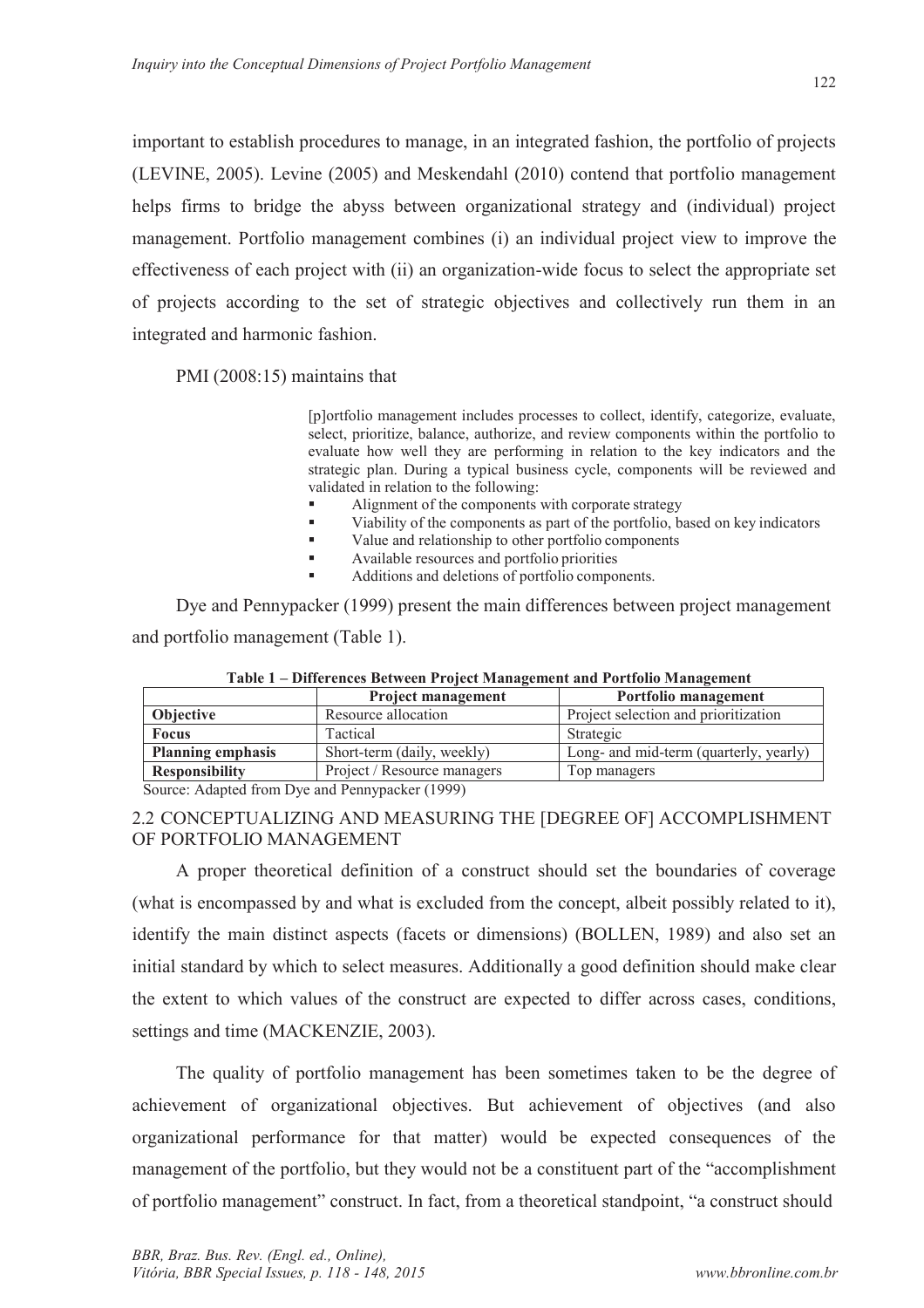not be defined solely in terms of its antecedents and consequences because the relation between the construct, its antecedents and consequences would be virtually validated (assumed to be true) by definition and thus would not be open for testing and refutation" (MACKENZIE, 2003, p.325). Besides, from a practitioner's perspective, the management of the portfolio has to be actionable by managers, so there have to be devised dimensions and metrics of the construct that are under the control of managers and which are defined prior to, and independently from, its consequences. In a related fashion, Cooke-Davies (2002:188) distinguishes between "project success (which cannot be measured until after the project is completed) and project performance (which can be measured during the life of the project)".

So, one should be careful not to confuse "accomplishment of portfolio management" with "success of the portfolio". Building from Cooke-Davies' (2002) arguments about individual projects, one can say that portfolio management differs from portfolio success, because the former involves basically the establishment of methods, procedures and techniques, while the latter may suffer the impact of changing organizational goals and of lack of cooperation from operational managers (who, in fact, execute the projects).

Literature is scant on how to measure the satisfactoriness of the management of a given portfolio. Some researchers have, nonetheless, proposed some general dimensions and metrics by which to conceive of and measure the degree of accomplishment of portfolio management. However, as will become clear, some of these dimensions seem to refer to either antecedents of the construct or consequences of it, but not really to the focal construct itself.

Some texts have just extrapolated from aspects to judge the performance of individual projects – e.g., financial success, technical performance (e.g., cost, quality, productivity, scope, innovation), customer satisfaction (and, in the case of new projects related to the development of new products, benefits accruing from new products) (ARTTO et al., 2008; COOPER, 2001) – to aggregates (across projects) of such measures. Shenhar et al. (2001) advocates similar metrics: project efficiency, customer impact, direct success on the organization and the business, and preparation for the future. Bible and Bivins (2012:10) explicitly argued that "[t]o assess performance at the portfolio level, it is vital to measure the performance of individual projects and consolidate the measurements in a mathematically meaningful way."

These metrics for the assessment of performance of individual projects are not enough, though, to measure the degree of success of portfolio management, since good (individual) project management is a necessary, but not a sufficient condition, for portfolio management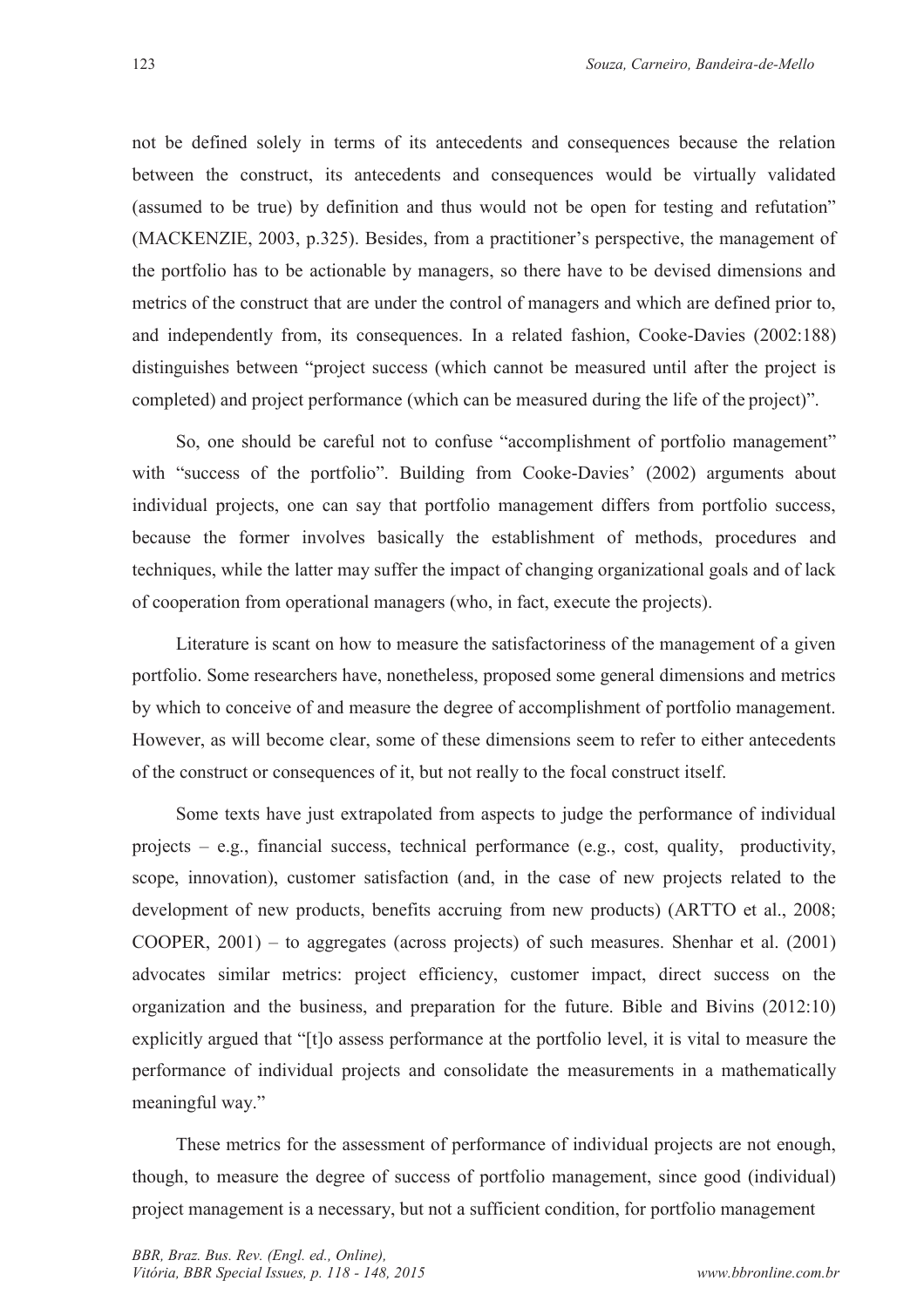success (DIETRICH; LEHTONEN, 2005; MARTINSUO; LEHTONEN, 2007). Besides, as previously argued, those measures just presented would, at most, refer to consequences of portfolio management, not to the construct itself.

As additional criteria to judge the performance of projects, Dai and Wells (2004) mention several "critical success factors" as predictors of performance: project mission, top management support, project schedule/plan, client consultation, technical tasks, communication to personnel recruitment/selection and training. But some of these items refer in fact to antecedents (predictors) of portfolio management (e.g., top management support) and not to the construct itself. On the other hand, Cooke-Davies mentions what he calls "success factors", which would be, in fact, determinants of success at the project level (e.g., adequacy of company-wide education on the concepts of risk management, and maturity of an organization's processes for assigning ownership of risks), but also some that could be considered indicators of accomplishment of (individual) project management (e.g., adequacy with which a visible risk register is maintained, adequacy of an up-to-date risk management plan, and adequacy of documentation of organizational responsibilities on the project) and which could inspire the proposition of dimensions to also judge the quality of management of a portfolio – but none refers to the conceptualization portfolio management itself.

Regarding portfolio management, Cooper et al. (2001) suggested that it would encompass three main goals: (i) value maximization (in terms of some business objectives, e.g., profitability), (ii) balance (in the variety of projects), and (iii) strategic direction (i.e., how well the "breakdown of spending across projects, areas, markets, etc., mirrors the business's strategy", p.15). Martinsuo and Lehtonen (2007) proposed five generic aspects of a construct that they called "project management efficiency" and defined it as "the organizational members' estimate of the degree to which the projects together, as a portfolio, succeed in fulfilling the portfolio objectives"  $(p.59)$ : (i) portfolio-strategy alignment, (ii) knowledge of priorities, (iii) financial yield, (iv) realization of strategy, and (v) efficiency. Some of these aspects (e.g., portfolio-strategy alignment and knowledge of priorities) seem to relate to the conceptual frontier of what would constitute portfolio management, while the others would in fact be consequences of portfolio management.

Meskendahl (2010) contends that the main goals of portfolio management are: maximization of the financial value of the portfolio, linking the portfolio to the firm's strategy, and balancing the projects within the portfolio in consideration of the firm's capacities. Additionally, Meskendahl (2010) suggested that the degree of success of portfolio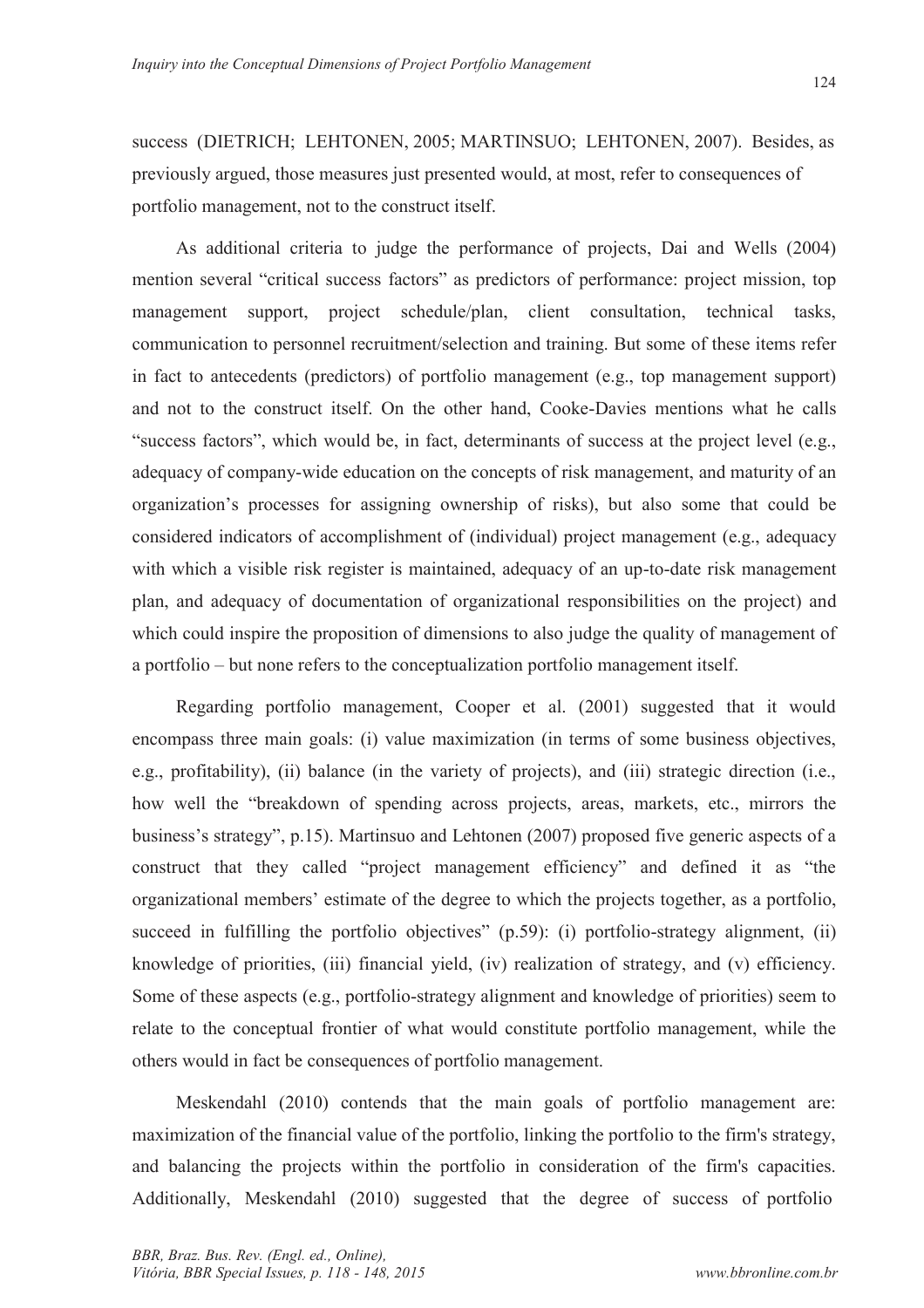management should be assessed according to the level of achievement of four objectives: (i) average of single projects success (in terms of time, budget, quality, and customer satisfaction), (ii) use of synergies between projects, (iii) overall fit with firm's business strategy, and (iv) project balance.

Meskendahl (2010) deepens the discussion by proposing that portfolio success would depend on portfolio structuring, which would be composed of four aspects: (i) consistency ("the degree to which the strategic planning process forms the basic conditions for the portfolio and how closely strategic and portfolio planning are linked to each other", p.812), (ii) integration (between project management teams and other functional areas, i.e., the degree to which "the corporate functions concerned by the projects are adequately represented and to which extent they are involved in the portfolio decision process", p.812), (iii) formalization ("a rigorous, clear, and formal approach to portfolio selection [including] suitable and accurate data, explicit and objective criteria, reasonable and clear rules, transparent and known procedures", p.812),. and (iv) diligence (how much "the portfolio structuring process is overall appropriate to select the 'right' projects [and] the degree to which scenarios are used, interdependencies are considered, and the mix of innovative and long-term projects is accounted for, is covered", p.812).

Miller, Martinsuo and Blomquist (2008), on the other hand, just argued for the use of multidimensional measures and multiple levels of analysis (project, portfolio and firm), but did not forward specific dimensions or measures. Cooper, Edgett and Kleinschmidt (2000b) argue that good portfolio management should consider: (i) allocation of resources, given that oftentimes there are too many projects and not enough resources (financial, human etc.), (ii) project selection methods, which should not only identify projects that pass the minimum "hurdle", but also rank projects against each other, (iii) collection of solid information in order to support managers' go/kill decisions early in the life of projects, and (iv) balance between "bolder" projects intended to transform the business and those intended to maintain or fix the business.

Bible and Bivins (2012) argued that key factors in attaining organizational objectives would include: (i) selecting the projects that best support strategic objectives, (ii) monitoring results along projects execution, and (iii) adjusting strategy and the portfolio according to strategic changes and need to get the results back on track as expected. Lacerda, Ensslin and Ensslin (2011) argue about the need to properly allocate resources (human, financial etc.) across projects and to communicate (although they mention only the project team, actually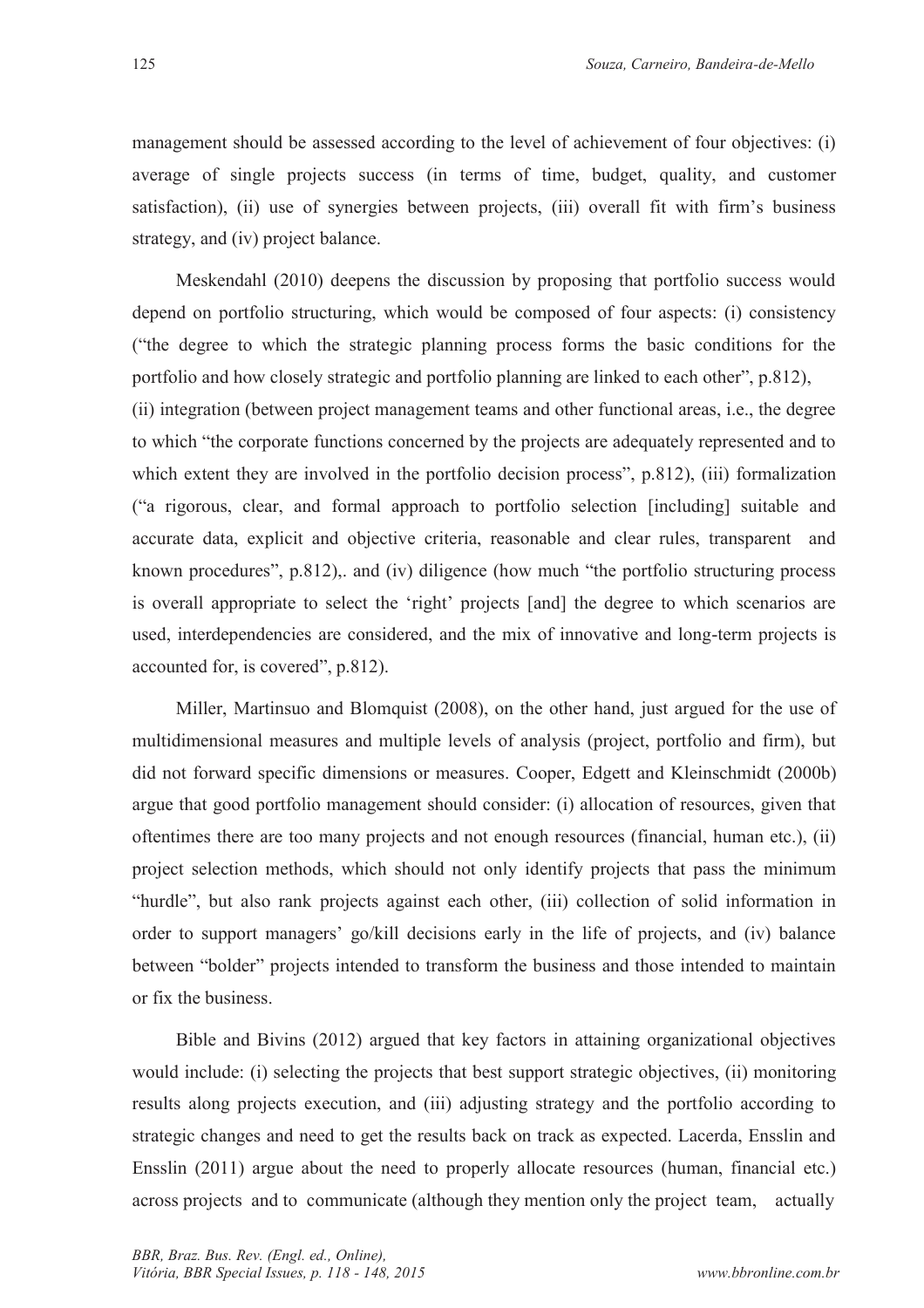such communication should permeate the whole organization), and to monitor the execution.

The Enterprise Portfolio Management Council (2009) claims that successful portfolio management would include proper answer to five issues: investment in the right things (i.e., selection of the right processes), capacity optimization (i.e., balance between demand-side needs and supply-side offer of resources), execution quality, ability to absorb changes (i.e., flexibility and adaptation), and delivery of the promised benefits. PMI (2013) contends that the link between portfolio management and strategy would be attained by efforts in six areas: portfolio alignment, allocation of financial resources, allocation of human resources, allocation of material and equipment resources, measurement of the performance of portfolio components, and risk management. Also, portfolio management should include "processes to identify, categorize, monitor, evaluate, select, prioritize, balance, and authorize portfolio components within the portfolio" (PMI, 2013:21).

It should be noted, however, that some of these aspects proposed are in fact related to the consequences, or outcomes, of the process of managing the portfolio (e.g., value maximization, financial yield, and realization of strategy) and should not, from a strict conceptual standpoint, be included as aspects of the definitional domain of portfolio management. They are consequences of the portfolio management construct, not part of the construct itself. Nonetheless, they could be used, in a nomological perspective, to validate the conceptualization and operationalization of the construct.

On the other hand, some of the previously presented aspects seem indeed to compose the conceptual domain of portfolio management itself and may serve as a way to measure its accomplishment (i.e., how well was the project portfolio managed). For example, project evaluation, project selection, portfolio-strategy alignment, balance (among projects), synergy (among projects), prioritization, resource allocation, flexibility and adaptation, communication/integration across the organization, risk management, and monitoring.

Project evaluation should take in consideration how well each project scores in terms of criteria and metrics to judge the benefits of each individual project, as well level of risk, including cost risk, time risk and performance risk (COPERTARI, 2011). Lacerda et al. (2011) argue for a more formal and structured system (specifically, multicriteria decision aiding) for sorting and selecting projects to compose the portfolio and contend that the selection process should involve the establishment of evaluation criteria and the collection of information about projects. Oftentimes, firms end up with an active portfolio, composed of projects that get enough resources for immediate implementation, and a selected portfolio,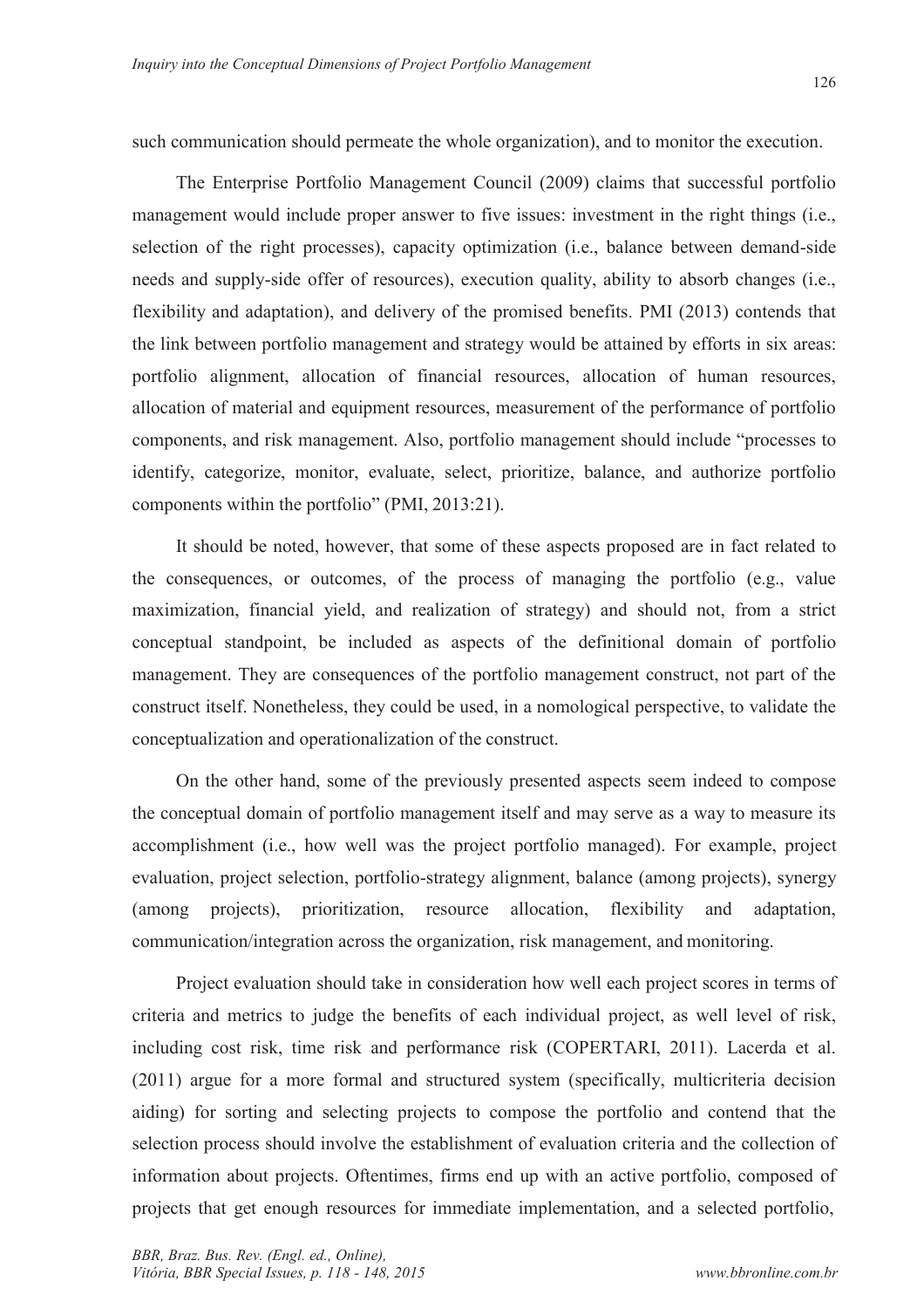composed of projects that will wait until resources become available. However, evaluating the attainment of goals at the individual project level is part of, but enough to, good portfolio management, since what counts is guaranteeing that the set of projects helps achieve organization-wide goals.

Project selection should aim at identifying "the combination of projects that provide maximum total relative benefit subject to the specified budget and organisational [resource] constraints" (BIBLE; BIVINS, 2012:12). Also, the selection should consider not only expected total benefits, but also level of risk. Selection criteria of individual projects to compose the portfolio should in fact consider evaluation, strategic alignment, synergy, balance and prioritization, as well as initial resource allocation.

Alignment with strategy means the degree to which each project and the set of projects reflect organization-wide strategic objectives and are expected to make them come true.

Projects can be of different natures and can be classified according to several criteria – for example, functional area in the organization (e.g., IT, production, marketing, personnelrelated projects, to name just a few), role (e.g., maintenance, growth, transformation), level of risk, temporal horizon etc. Balance among the projects that are to compose the portfolio is in fact an input to the selection of the set of projects and would mean the achievement of some equilibrium or distribution across different types of projects, for example, (i) short- vs. longterm, (ii) low vs. high risk, (iii) new products, improvements, cost reductions, maintenance and fixes, and fundamental research (COOPER; EDGETT, 1997). Sound management of the portfolio should also aim at achieving a good balance between short- vs. long-term actions, between transforming vs. incremental actions, between risk and expected return across the set of projects and across functional areas within the organization – as well as a proper equilibrium between budgetary constraints and projects investment requirements. According to Levine (2005), a properly balanced portfolio should contain three types of projects: (i) mandatory (due to legislation) and devoted to maintenance; (ii) devoted to sustainable growth or organizational improvement; and (iii) transformation-related.

Synergy refers to integration across projects so that allocation of resources can be done in a more efficient way (*cf*. AUBRY; HOBBS, 2001), either by sharing resources among projects or by improving project performance from the results of other related projects.

Prioritization refers to the assignment of the degree of relative importance to each project (with respect to the specific objectives they support and with respect to the overall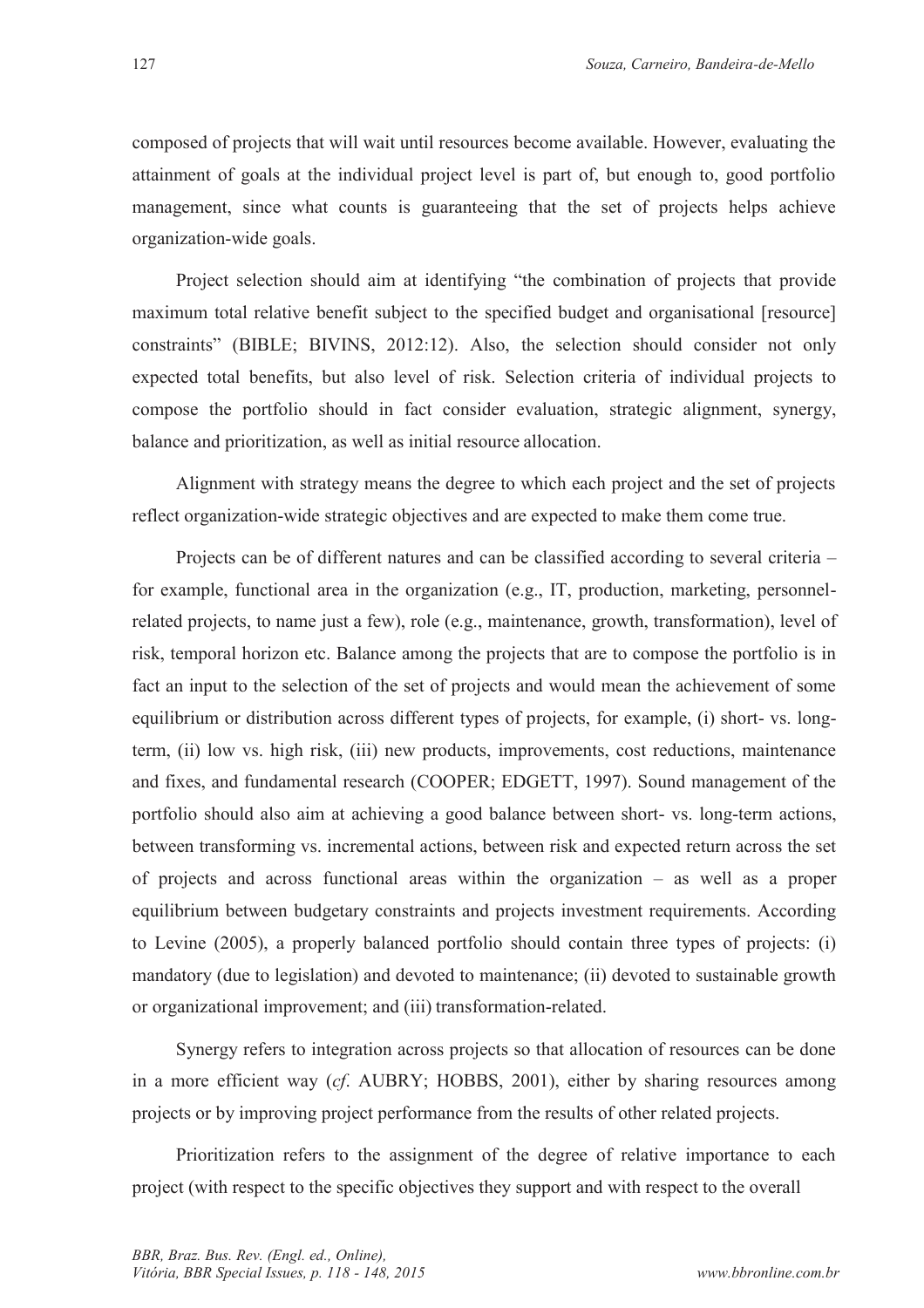goal, *cf*. BIBLE; BIVINS, 2012) and the decision about the timing and sequence in which they are going to be executed, based on organizational impact, level of change, and contribution to return on investment (ROI) (PMI, 2011). Bible and Bivins (2012) advise that some formal and structured system for scoring and ranking projects should be used to help select the projects that will compose the portfolio. Moreover, Copertari (2011) contends that projects may be

> mandatory (they must be executed), mutually exclusive (either one project or the other is selected, but not both) or mutually inclusive (if A precedes B and project B is selected, project A must be selected first, but not necessarily the other way around, that is, project A could be selected without selecting project B) (p.11).

Initial resource allocation covers the criteria used to decide which and how much resources (financial, human, material) are to be designated to each project.

These aspects just presented refer to the *formation* of the portfolio. A complex picture emerges since such aspects and are not independent.

Moreover, besides the *formation* of the portfolio, it is important to also consider the *execution* of the portfolio, once projects have been selected to compose it. This topic has also been tackled in the literature. Some of the component aspects of portfolio execution would include: risk management, flexibility/adaptation and resource reallocation, communication/integration and conflict resolution, and monitoring and follow-up.

Risk management should explicit identify "risks (positive/opportunities, negative/threats, internal, external […] and how these risks impact the achievement of the strategic plan and objectives" (PMI, 2013:9), as well as maintain risk registers and an up-todate risk management plan.

Flexibility and adaptation (DVIR; LECHLER, 2004) involves additions and deletions (PMI, 2013) as well as modifications of portfolio components and is necessary in order for the organization to properly respond to changing external or internal conditions, modification of strategic objectives, cancelation or modification of poorly-performing projects, go/kill decision on an on-going basis (COOPER; EDGETT, 1997) and accommodation of more promising projects that might come along (PMI, 2013). Flexibility is particularly important given that "much of the information required to make project selection decisions is at best, uncertain, and at worst, highly unreliable" (COOPER; EDGETT, 1997:2), so criteria for resource reallocation across projects along the execution are necessary. Aubry and Hobbs (2011) address the dichotomy between control and flexibility and argue for the search of some equilibrium: "The PMO [project management office] participates in the line of control, giving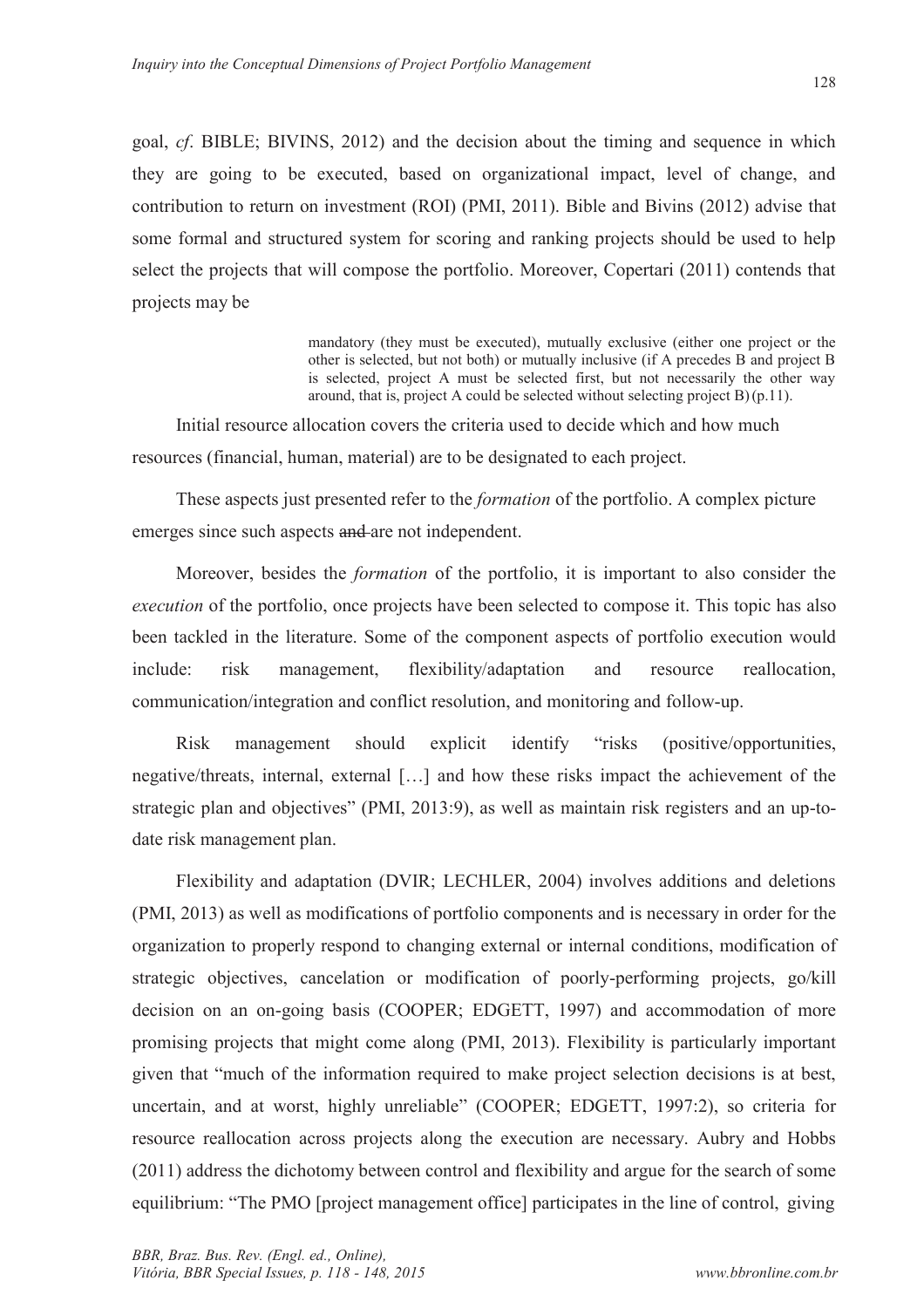the necessary stability [control] while at the same time encouraging innovation and change with flexibility" (p.7).

Communication/integration between the portfolio manager(s) and other organizational stakeholders is paramount in order to mitigate the danger of inadequate information and lack of visibility, as well as ensure legitimacy and access to organizational resources. Also, important is the adequacy of documentation of organizational responsibilities on the portfolio and on individual projects. Part of the communication function is to establish mechanisms for conflict resolution.

Monitoring partial results and close follow-up, together with flexibility / adaptation, are about observing the actual portfolio and deciding on necessary changes either to bring the portfolio back on track with the planned portfolio or to make changes to the planned portfolio as new information becomes available (MORGAN; LEVITT; MALEK, 2007).

It is interesting to note that the fact that some projects may be underperforming should not be immediately equated with poor portfolio management (although they may indicate low portfolio success), as long as managers monitor partial results and take corrective action. So, monitoring would be another aspect by which to judge the quality of portfolio management. Additionally, Aubry and Hobbs (2011) contend that the project management office should foster internal communication of project results to top-level managers and should have negotiation skills in order to resolve conflicts as projects advance.

It is clear that the conceptual mapping of the portfolio *execution* construct is complex, since several components of the construct are intertwined and may not simply be regarded as independent parts forming the construct; nor can they be treated as redundant or mutually substitutable manifestations of the construct.

Also, the frontier between the portfolio management construct itself and its antecedents and its consequences is not easy to draw. Whereas communication (of project results) can be argued to be part of the conceptual domain of portfolio management, capacity of negotiation could be seen as a determinant of the construct – at least of one of its facets, that is, the selection of projects to compose the portfolio – but a variant of it – conflict resolution – could be regarded as a constituent part of the portfolio management construct, as it would foster the continued development and execution of projects.

From our review of the literature, we preliminarily conceptualized portfolio management in terms of two broad "dimensions": (i) *formation* of the portfolio / selection of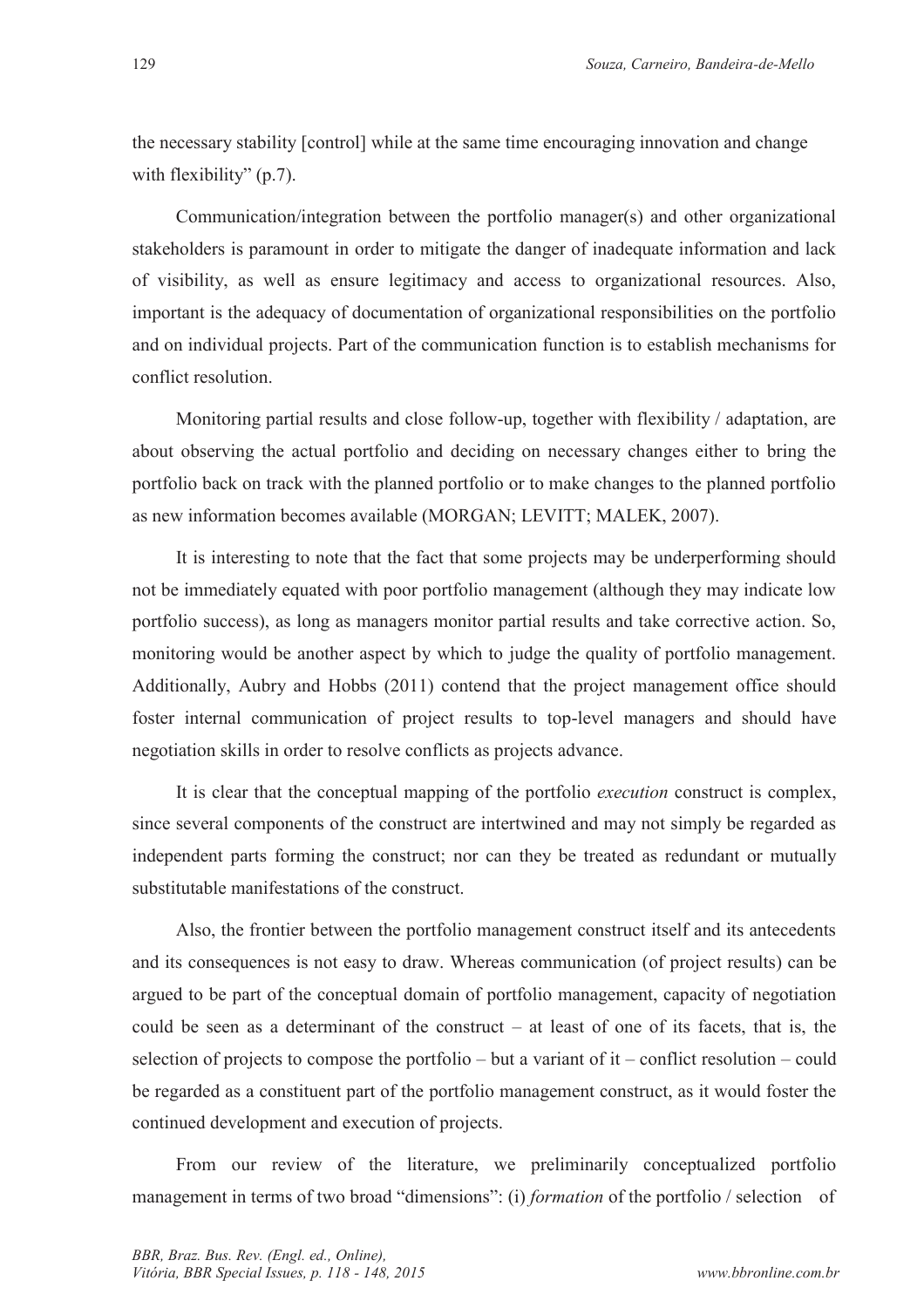projects and (ii) *execution* of the portfolio. Each of these dimensions preliminarily encompasses the following components:

- Portfolio formation / selection of projects: assessment of strategic alignment, synergy assessment, *ex ante* evaluation of expected results, balancing, prioritization, and resource allocation;
- Portfolio execution: risk management, flexibility / adaptation and resource reallocation, communication/integration and conflict resolution, and monitoring.

This conceptual model is more comprehensive than what was presented by any single work in the literature and in fact integrates and consolidates several visions found in the set of works reviewed.

## **3 METHODS AND DATA**

We develop a less prescriptive and more grounded conceptual model of *portfolio management*. While the literature offers interesting prescriptive models, the existing knowledge on how experienced managers actually organize this practice is rather scant. The development and refinement of a grounded model is important for both practitioners and researchers. While the former need to assess how well their firms are managing their portfolios, the latter are interested in developing and testing theories about antecedents and consequences of portfolio management (e.g., MESKENDAHL, 2010). The methods we use aim at unveiling relevant dimensions of portfolio management that will help define the content and frontiers of the concept (what is encompassed and what is excluded from it, *cf*. HINKIN, 1998).

Given the scant analytical literature on the conceptualization of the portfolio management construct (not to mention its operationalization), despite the existence of prescriptive models, we developed a grounded model following a mixed approach: taking the existing prescriptive models as point of departure, we interviewed a group of academic experts and experienced managers in portfolio management (as recommended by SUDDABY, 2006) in order to uncover aspects of the phenomenon and to assign meaning to the phenomenon as managers see it, not only as the researchers perceive it. We conducted semistructured, in-depth and open-ended, interviews in order to uncover informants' reports on good and bad practices they have experienced or know of. Questions requested examples and incidents of good and bad portfolio formation and execution, making explicit the elements (criteria and indicators) managers use to make this judgment. The comparison of good and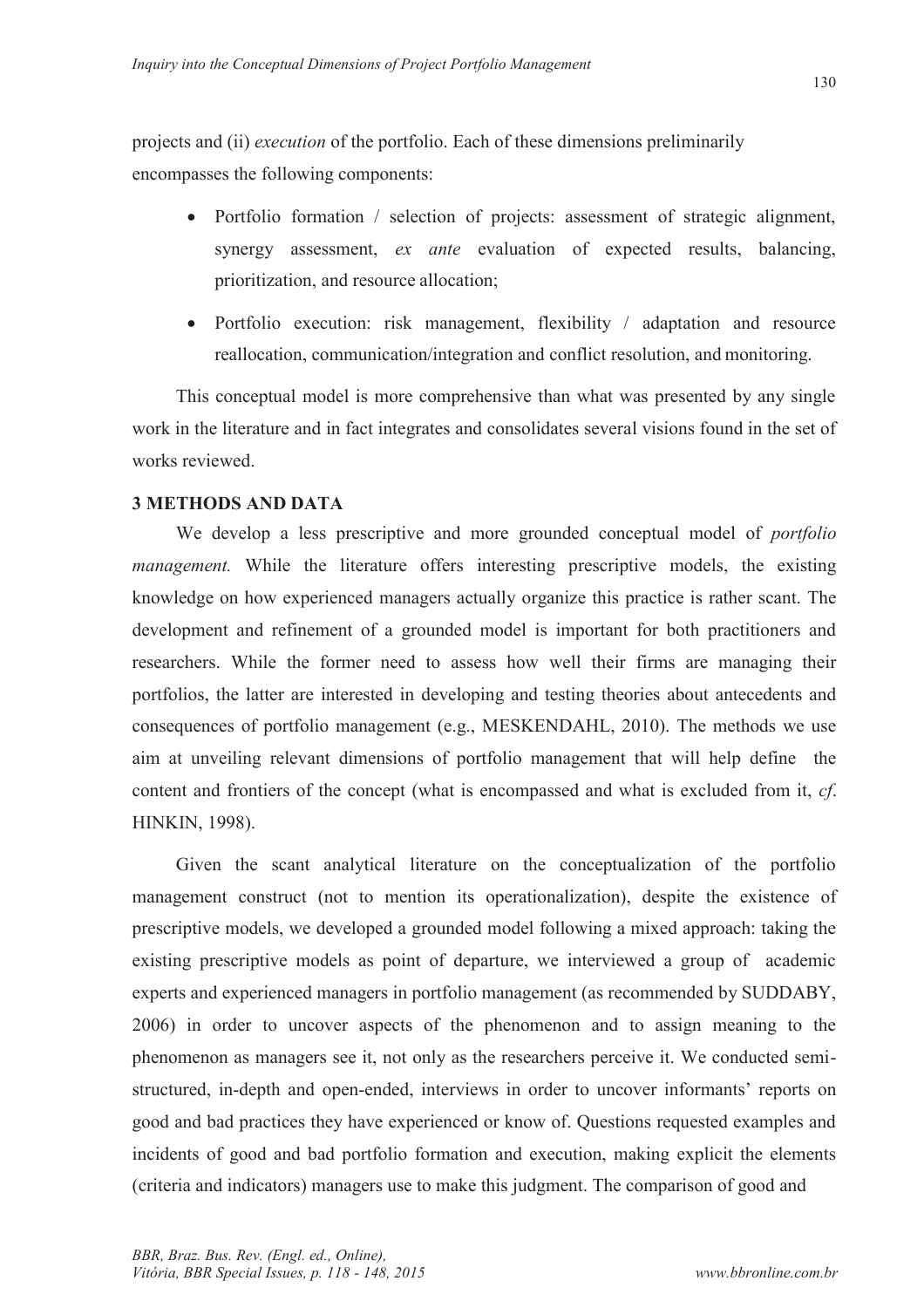bad incidents, coupled with our initial theoretical framework, helped us become sensitive to identifying and specifying latent dimensions of portfolio management (STRAUSS; CORBIN, 1998). This mixed inductive approach, which builds from the interplay between the vision of informants and the literature, seems appropriate given the complexity of the phenomenon under analysis (PATTON, 2002).

The informants were selected based on theoretical sampling (FLICK, 2006; STRAUSS; CORBIN, 1998) together with convenience sampling. We gathered a sample of senior project and portfolio managers and consultants, as well as researchers with academic background and/or academic experience in the field. This set of informants represents the experience of a wide variety of organizations, covering both public and private concerns as well as manufacturing and services industries of different sizes, and also encompasses both Brazilian firms and subsidiaries of foreign companies. We initially conducted 15 interviews to start our formal analysis. After six more interviews, we perceived only a marginal contribution to our unfolding dimensions, thus suggesting theoretical saturation. The final sample then consisted of 21 firms/interviewees.

Access to these persons was a big challenge. One of the authors is himself a project manager and used his network of Brazilian contacts (e.g., from communities of area experts, such as Project Management Office (PMO) Master Class) to recruit potential participants. In June 2011, he met several acquaintances at a PMO Master Class and explained to them the objectives of the study. A follow-up telephone or e-mail contact was used to schedule the interviews. We conducted 11 face-to-face interviews. Since informants were geographically spread in Brazil, we used telephone or Skype to gather the rest of the data. Interviews lasted 30-60 minutes and were recorded and transcribed for analysis. Data collection ranged from end-June until mid-July 2011. We assured confidentiality to respondents.

The interview script was pre-tested with two highly experienced managers in order to verify content adequacy and consistency in the understanding of the questions, as well as time to complete the interview. The guiding script of the interview was slightly refined along the first interviews, especially because the purposeful freedom of the interview led some participants to add relevant aspects that had not been anticipated by the researchers. We proceeded with caution to ensure data reliability. It is always a challenge to go beyond the 'institutional discourse' and the 'perfect story telling' told by managers about their organizations. They are often inclined to report success cases as well as not to dig deep into salient but sensitive issues. It was important, though, to get informants to address explicitly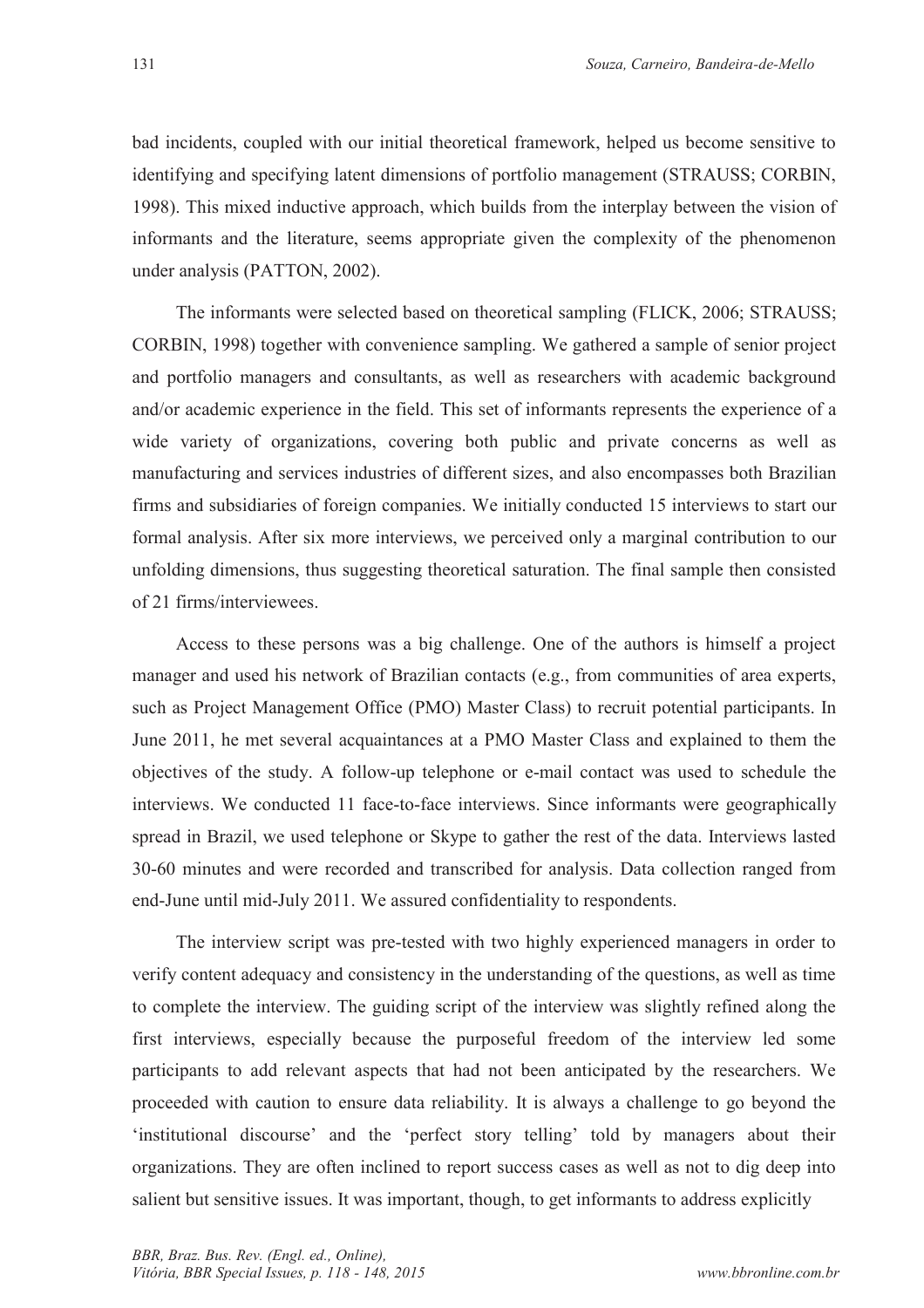two different instances of portfolio management: one clearly successful and one not successful. We inserted this dichotomy in the research designed because we preferred not to assume that success and failure would be necessarily two extremes of the same continuum or that they could be conceived of and measured by the same metrics. In order to overcome social desirability bias, we avoided asking about incidents related to their present organizations, but rather asked them to talk about "cases you know of", or "organizations you know", or experiences they had been through in the their past professional lives. We also granted confidentiality to all informants. Since most of the cited organizations are wellknown, it was possible to partially triangulate the information using our knowledge about the company, and, when it was possible, cross-matching the data about a company cited by more than one informant.

We also implemented several procedures to enhance internal validity. First, each one of us independently analyzed all interviews in order to approximate an investigator triangulation (DENZIN, 2009). Second, constant comparison techniques, such as the flip-flop and the comparison with the existing literature (STRAUSS; CORBIN, 1998), helped us to verify our inductive insights. Finally, we applied the computer-assisted qualitative data analysis software ATLAS/ti in order to help us with the mechanics of coding, memoing, and representing our unfolding model in code-based networks, which is important to help sharing the results. At a final stage of the analysis, the Atlas/ti query tool contributed to build a more refined model as we 'attacked' our proposed model by systematically looking for incidents.

#### **4 FINDINGS**

#### *Sample characteristics*

Twelve interviewees worked for private firms and nine for state-owned organizations, representing a reasonable variety of business sectors: government, banks, consulting firms, IT services, food and beverages, energy, pension funds, mining and tobacco. Our final sample encompasses large organizations (more than  $5,000$  employees), mid-sized  $(1,000 - 5,000)$ employees), and small organizations (less than 1,000 employees). They had on average 6.2 years since implantation of a formal methodology of project management. About one third of our informants had more than 15 years of experience with project management, one sixth between 11 and 15 years, about one fourth between six and 10 years and another one fourth up to five years of experience. Nearly half of the respondents have graduate degrees in project management, including Master degree or Doctorate in the topic. One-third are instructors in project management classes and about two-thirds are PMI (Project Management Institute)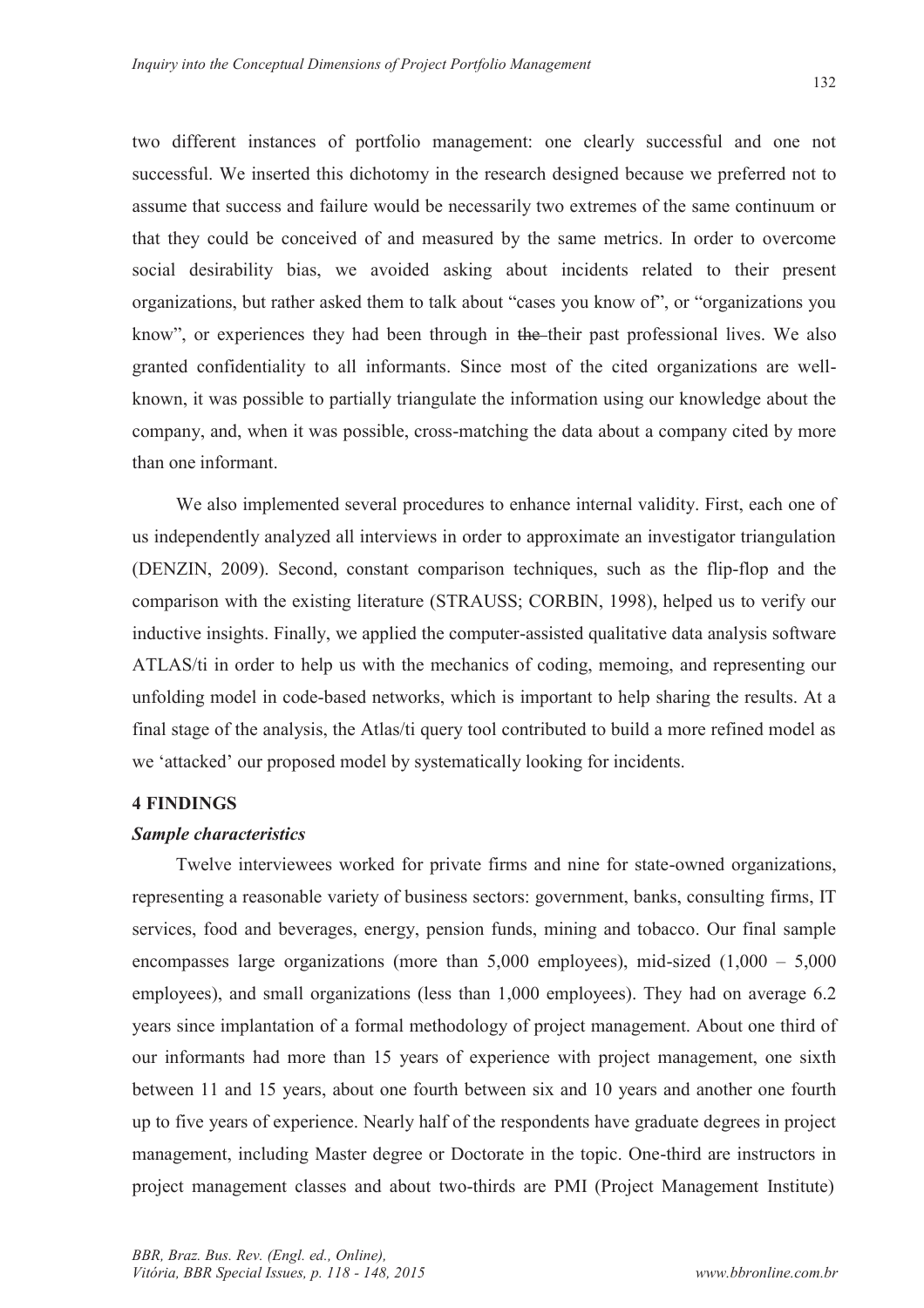certified. Half the respondents held senior responsibility over portfolio management in their organizations, about one-eighth were part of the portfolio team, one-fifth served as consultants in the area, and one-sixth occupied advisory positions to senior managers. So, informants can be regarded as knowledgeable enough and firms as experienced enough in project management for the purposes of this study. Along the presentation of the findings informants are identified as P1, P2…, P21.

#### *Unveiled dimensions of portfolio management*

Following a mixed approach, we developed the two categories proposed in our initial theoretical framework: portfolio formation and portfolio execution. As we kept them in mind, we were also sensitive to emerging concepts that could help us unveil the dimensions that characterize portfolio management for these managers. We now present the main results of this mixed approach. For each main category, we depict dimensions and implications.

#### 4.1 PORTFOLIO FORMATION

Existing literature suggests that the formation of the portfolio should include project selection, assessment of strategic alignment, synergy assessment, *ex ante* evaluation of expected results, balancing, prioritization, and resource allocation. However, according to our informants, two of these activities are of major importance: the assessment of strategic alignment of the portfolio; and balancing and prioritizing projects. These two major activities resemble the aspects of portfolio formation that we could draw from the aggregate of the literature.

However, much as managers recognize the importance of portfolio formation as part of the process of managing the portfolio, some do not know how to measure how well portfolio formation is realized:

> Some dimensions of the performance of portfolio formation are evaluated not with indicators, but with analysis, processes. There is not a concrete metric for that. (P12)

> We do that [i.e., the assessment of the formation of the portfolio] not with an indicator, but as process of analysis. (P16)

#### **4.1.1 Strategic alignment**

Strategic alignment of the portfolio is the major activity of portfolio formation for these practitioners. It is at the core of project selection, as some excerpts show:

> I think that the first criterion for successful portfolio is the assessment of strategic alignment. It does not matter who designed the strategy, but portfolio projects must the aligned with the company´s strategy. (P1)

> [...] if there is effective alignment between what the company has said about its strategy and what is happening at the operational level. (P5)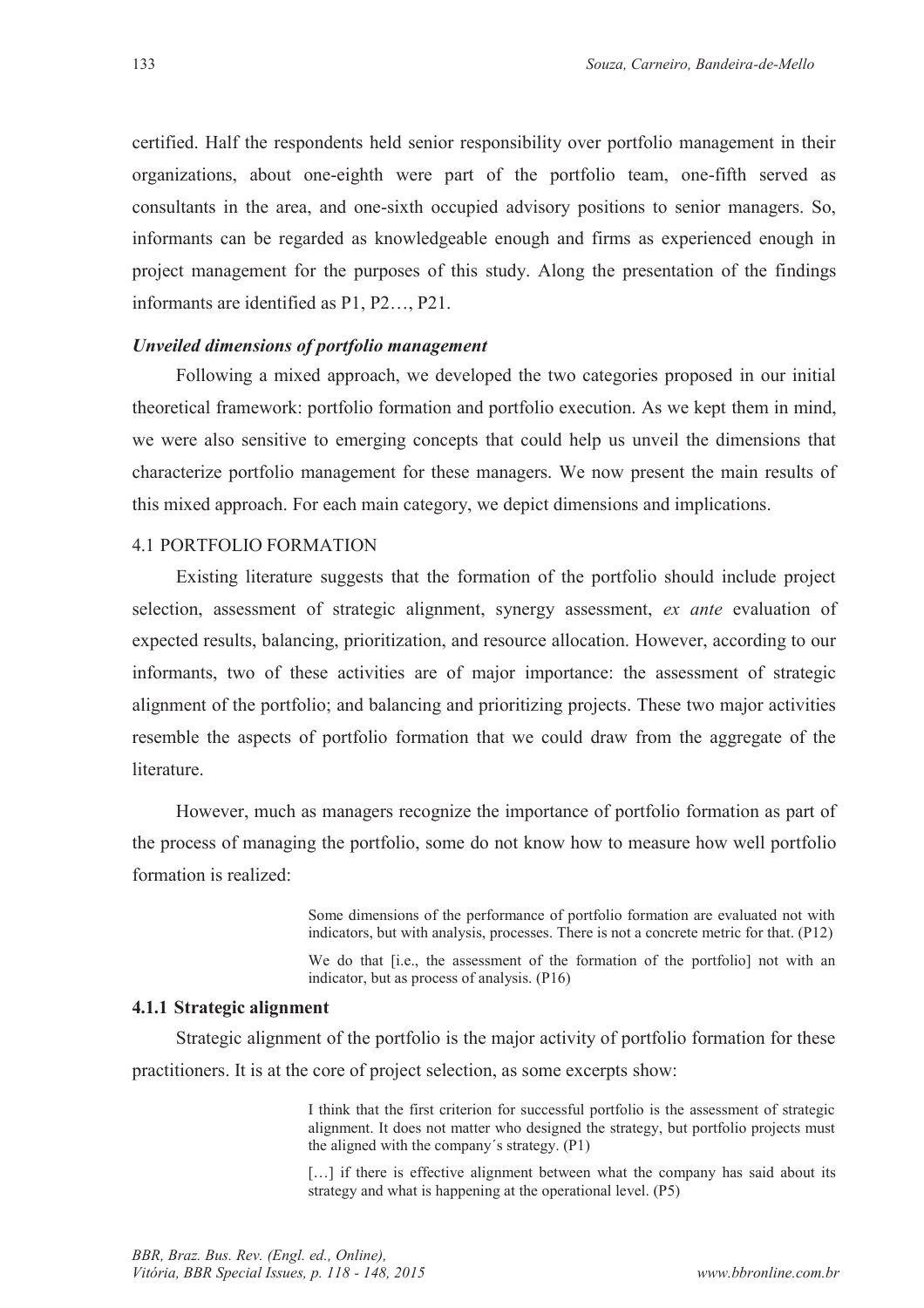However, one manager seems to have an opposite view:

I am fully against the establishment of 'strategic alignment' as a criterion for decision-making. […] It is the opposite: the result of application of all criteria will tell you if that is aligned or not. Can you understand? (P22)

For the vast majority of managers interviewed, strategic alignment is a necessary condition for a the management of the portfolio to be judged as good and successful and is, thus, of central importance when forming the portfolio of projects. It involves not only coping with the technical appraisal of the portfolio outcomes, but also with the cognitive and political idiosyncrasies of the organization's top managers, as well as the level of formalization within the organization. Table 2 shows the conceptual aspects that characterize the strategic alignment dimension of portfolio formation, as they emerged from the interviews.

| <b>Dimensions</b> | <b>Description</b>             | <b>Proof Quotes</b>                                          |
|-------------------|--------------------------------|--------------------------------------------------------------|
| Congruency        | It captures whether the        | When you think about portfolio management, it is always      |
| between firm      | (expected) benefits of the     | good to focus on one of these (objective types): investment, |
| strategic         | completion of the portfolio    | capacity increase, market share. It is always a good         |
| objectives and    | are related to the key         | practice to identify and separate [these objectives]         |
| portfolio         | strategic objectives implied   | because it will be helpful to propose metrics and            |
| outcomes          | in the company's strategy.     | indicators of success accordingly (P9).                      |
|                   | This dimension implies two     |                                                              |
|                   | major practical worries: how   | In terms of portfolio management the first managerial        |
|                   | to measure ex-ante the         | activity of our office was to obtain the approval of the     |
|                   | benefits of the portfolio      | committee based on the level of strategic alignment of the   |
|                   | outcomes, and how to           | cluster of projects: growth, capacity increase, productivity |
|                   | separate the contributions of  | improvement. For each type of cluster, we assessed           |
|                   | each individual project.       | whether it contributes to the strategic objectives in order  |
|                   |                                | to develop indicators (P11).                                 |
|                   |                                |                                                              |
| Cognitive and     | This dimension reflects the    | The first obvious key aspect for a good portfolio is the     |
| political aspects | issue of getting support for   | issue of sponsorship. Portfolio management is absolutely     |
| underlying top    | portfolio management. How      | influenced by the top management team $(PI0)$ .              |
| managers'         | top managers perceive the      |                                                              |
| perceptions       | portfolio management itself    | It [portfolio management] a more political than a            |
|                   | and how they agree to          | technical job. The technical aspects that are often found in |
|                   | classify and compose the       | the textbooks or guidebooks are easy to implement. How       |
|                   | portfolio is important for the | do I prioritize projects? I use the added value risk matrix. |
|                   | interviewed practitioners.     | Ok, cool, but how to convince the guys at the top            |
|                   | This issue goes beyond the     | management team. This is complicated! (P2).                  |
|                   | competence for                 |                                                              |
|                   | implementing technical tools,  |                                                              |
|                   | but rather, it requires good   |                                                              |
|                   | political skills for the       |                                                              |
|                   | portfolio manager.             |                                                              |

**Table 2 - Conceptual Aspects of the** *Strategic Alignment* **Dimension of Portfolio** *Formation* **Category**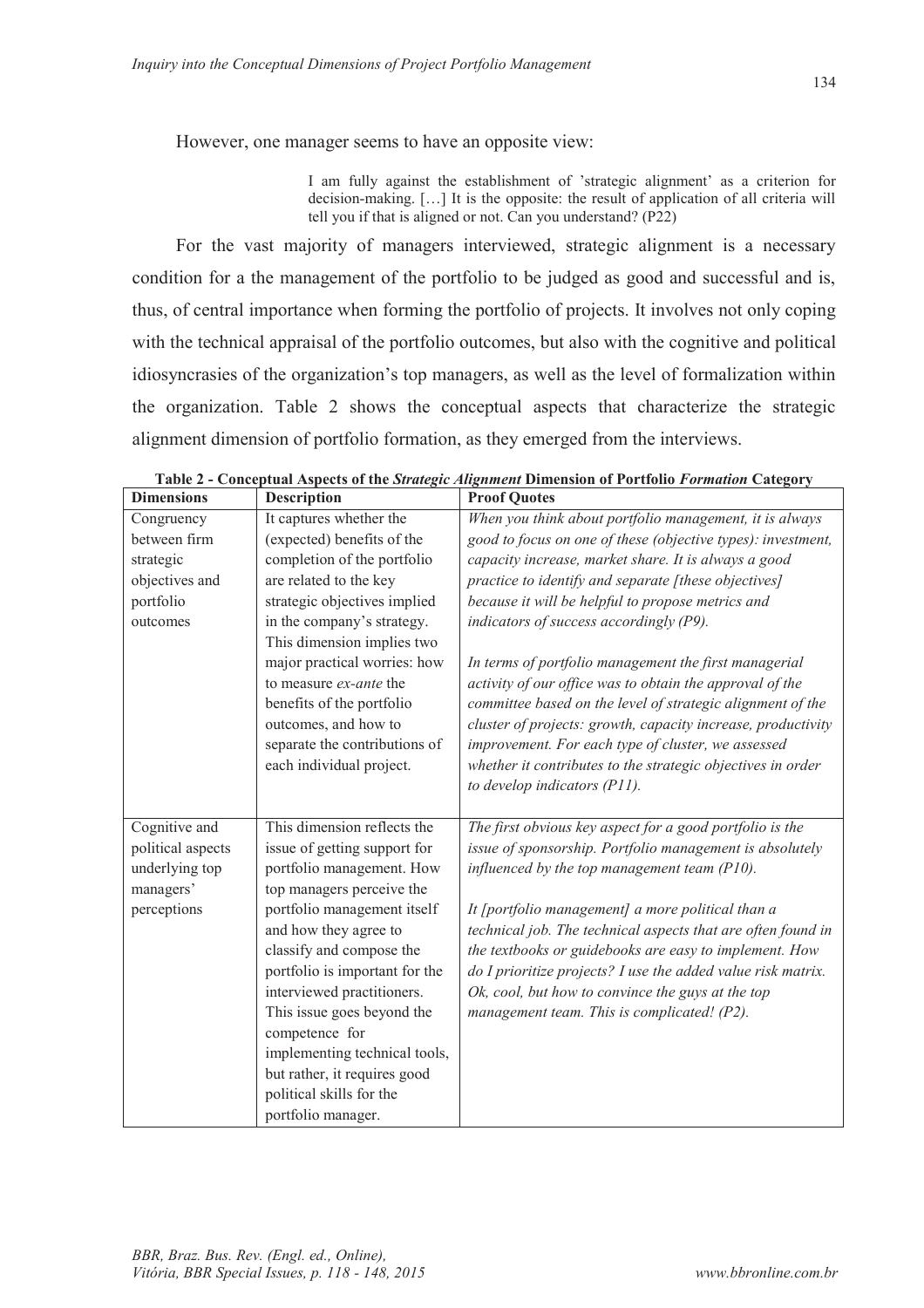| Formalization | The level of formalization of   | <i>[in order to assess the strategic alignment]</i> , we always |
|---------------|---------------------------------|-----------------------------------------------------------------|
| degree of the | the organization's strategy is  | seek to the aligned with the company's mission and vision       |
| company's     | essential to evaluate portfolio | statements, as it is explicit in our Balanced Scorecard and     |
| strategy      | alignment (with strategy) as    | strategic maps $(P3)$ .                                         |
|               | it helps to make clear which    |                                                                 |
|               | projects should be (or should   | It is impossible to do any kind of portfolio management if      |
|               | not be) in the portfolio.       | the organization does not have a formal strategy, explicitly    |
|               |                                 | communicated and deployed down at the organizational            |
|               |                                 | levels. If this strategy does not exist, it is too complicated  |
|               |                                 | [] We are going to have projects in our portfolio,              |
|               |                                 | indeed, but they do not reflect what the organization really    |
|               |                                 | needs, but only political and individual interests (P10).       |

The first aspect (congruency between firm strategic objectives and portfolio outcomes) connects the organization's objectives with the aftermaths of the project portfolio. Our interviewees agreed that the portfolio is not a homogeneous entity. It is composed of clusters of projects, each one assigned to one or more corporate objectives. However, two major practical problems arise from this connection. The first problem is to assess, prior to and after the formation of the portfolio, the aggregate (expected and attained) benefits resulting from the outcomes of projects composing each cluster in the first level and the portfolio as whole in an upper level. Each individual project may have its deliverables, but whether the aggregate of the chosen projects will in fact help the organization achieve its strategy is a hard task for managers. This is what they called 'post-project evaluation'. The challenge is how to decide which projects should be included based on *ex-ante* post-project evaluation, in order to achieve synergy among projects and alignment with strategic objectives:

> The business case is not always measured within the time frame of the project, since the benefits of the project deliverables may happen afterwards. For the completion of the project, we rely on usual metrics such as budget, time and scope, but we need indicators that are able to capture these post-project benefits, or a 'post-morten', or post investment review. (P7)

The other practical challenge is precisely to disentangle the contribution of each project to the overall portfolio benefit. If one takes the interaction between project, cluster of projects within the portfolio, and the portfolio levels, the assessment of each project to choose based on the overall portfolio-strategy alignment becomes cumbersome. Managers in our sample struggled with this challenge and highlighted how important it is to correctly evaluate each project´s contribution:

> A way to assess the performance of portfolio management could be the alignment of the portfolio with the strategy. This alignment has to be complete. If there is one element in your portfolio that does not help your strategy, there are only two options: either strategy is wrong or that element is wrong. (P6)

> We moved from a simple 'touch' in the strategic objective to a model in which, at the moment one was filling up the project proposal, he would have to point to the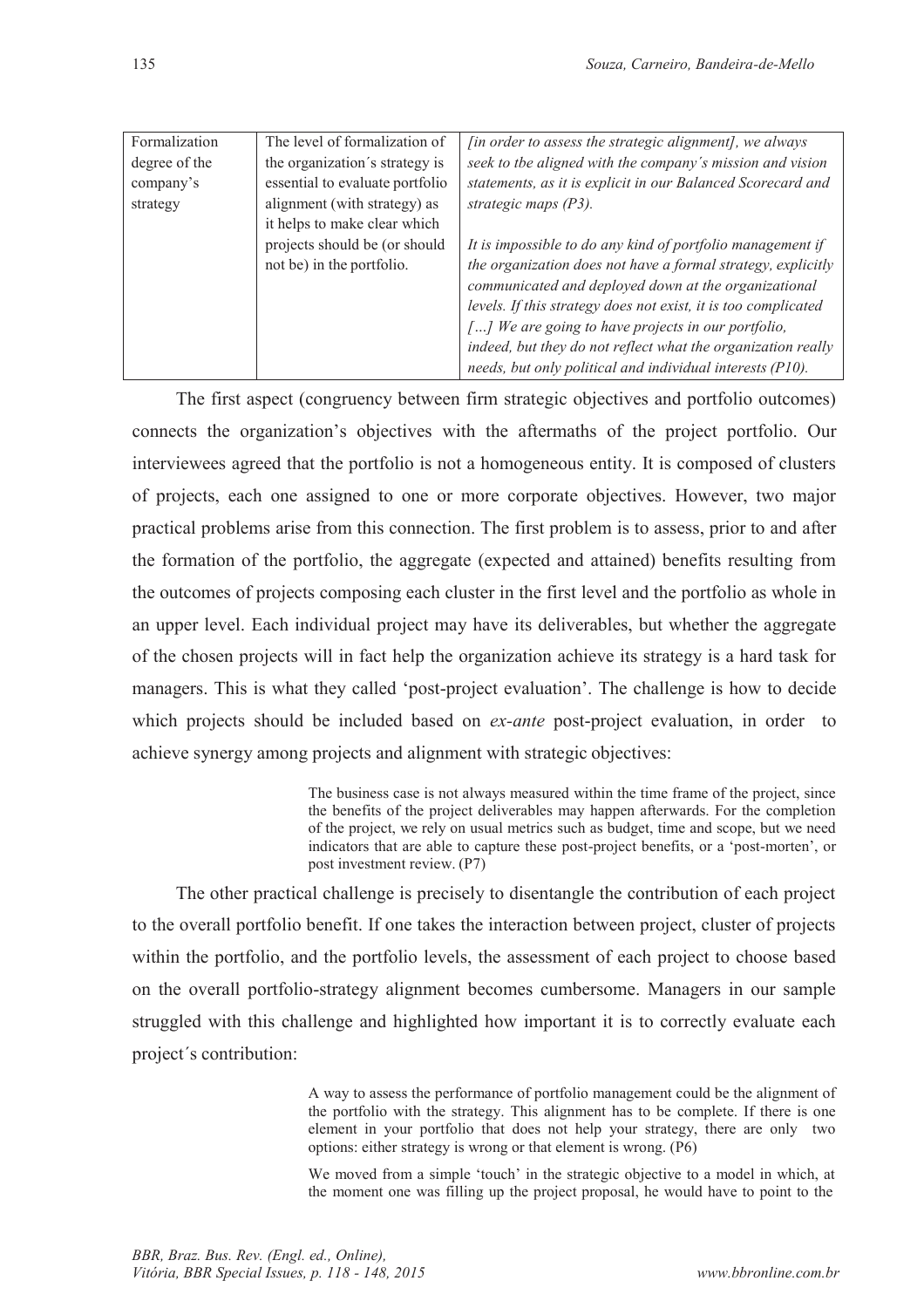strategic objective and to the performance indicator of this objective that the project would be contributing to  $-$  as a way to ensure alignment.  $(P21)$ 

What you can measure is this: "I increased my market share… I increased my profit". But what is the contribution of that specific investment? So, when you plan and say "this investment [project portfolio] will increase my EBITDA", what is the contribution of this specific project for building new plants and increasing capacity? Furthermore, the world will not behave as you envisioned during the planning stage. (P2)

The second conceptual aspect (cognitive and political aspects underlying top managers' perceptions) for the assessment of strategic alignment unveils the cognitive and political facets underlying top managers' actions towards portfolio management. One common aspect important to the practice of portfolio management is the required political capability of the portfolio manager. Running a single project may require technical capabilities, but running a portfolio requires political capabilities. The application of the technical toolbox does not seem to discriminate between successful and unsuccessful portfolio management. It is a quest for organization-wide legitimacy of the process of portfolio formation:

> We succeeded in developing a formal process for project selection and prioritization. This process is accepted and then sponsored by the top management. (P12)

> Criteria for judging a successful portfolio? The capability of implementing decisions. The issue of power is connected here. ( P6).

Interestingly, although political capabilities are deemed important to the formation (and then, the execution) of a good portfolio, it is unclear whether political abilities should rather be considered an antecedent of portfolio formation instead of a constituent part of its conceptual domain map.

Finally, the third conceptual aspect of strategic alignment is the formalization degree of the company's strategy. Formalization involves clear registration of the firm's strategic objectives and goals and dissemination of this information to those responsible to form the portfolio. Having clear strategies is important for the assessment of the strategic alignment:

> This is critical point. We tried to form the portfolio looking at the Government for the Integrated Development, which is a 20-year strategic plan for the State. (P8)

Again, There is blurred view about whether the formalization degree of the company's strategy is actually a conceptual aspect of strategic alignment (and, therefore, of the portfolio formation category) or rather an antecedent to it. Either way, it is not possible to define alignment with strategic objectives if such objectives are not clearly defined (or communicated).

It is easy to note that these three dimensions relate to one another. In fact, formal strategies may reduce conflict and make explicit top managers' espoused cognitive schemas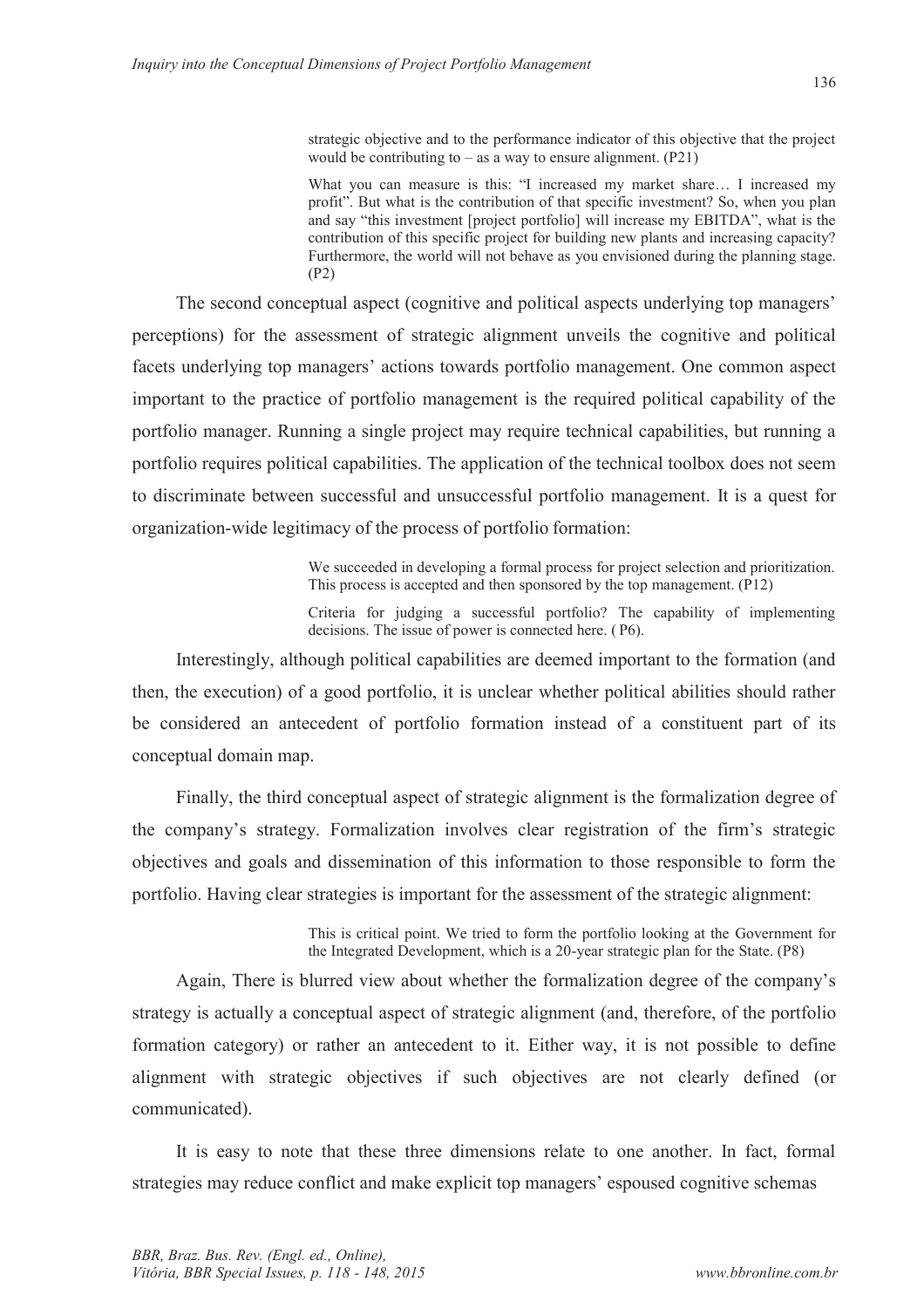and political interests. By the same token, formal strategies may help select project types according to explicit corporate objectives.

## **4.1.2 Balancing and prioritizing**

The second activity related to portfolio formation is the process of balancing and prioritizing the portfolio projects. Table 3 describes each conceptual aspect of this activity.

| <b>Dimensions</b>                             | <b>Description</b>                                                                                                                                                                                 | <b>Proof Quotes</b>                                                                                                                                                                                                                                                                           |
|-----------------------------------------------|----------------------------------------------------------------------------------------------------------------------------------------------------------------------------------------------------|-----------------------------------------------------------------------------------------------------------------------------------------------------------------------------------------------------------------------------------------------------------------------------------------------|
| Projects and<br>resources across<br>strategic | Connects balancing and prioritizing<br>across the strategic objectives in<br>terms of amount of required                                                                                           | The portfolio balancing based on the strategic<br>objectives takes into account the number projects<br>for each objective (P12).                                                                                                                                                              |
| objectives                                    | resources and the number of projects<br>per strategic objective.                                                                                                                                   | We need to develop a better way to discuss resource<br>availability implications at the portfolio level and<br>not only at the project level. Depending on the<br>limitations of this or that area, this or that project is<br>postponed (P11).                                               |
|                                               |                                                                                                                                                                                                    | For each objective I verify how many projects I<br>have. This is balance of the portfolio according to<br>the strategic map $(PI5)$ .                                                                                                                                                         |
|                                               |                                                                                                                                                                                                    | One of the reasons we can say that the process was<br>not doing well it that we saw some strategic<br>objectives with five or six projects and some with<br>none. And they were important strategic objectives.<br>This means that a proper balance of projects had<br>not been done $(P3)$ . |
| Resources across                              | Allocation of resources should be                                                                                                                                                                  | According to the distribution model for our                                                                                                                                                                                                                                                   |
| project categories                            | balanced across project categories<br>(or, in some cases, according to<br>mandatory social obligations) and<br>strategic intents.                                                                  | portfolio, there are the 'structuring' projects, the<br>'market opportunity' projects, and the 'global'<br>projects (P9).                                                                                                                                                                     |
|                                               |                                                                                                                                                                                                    | For our categories, we established four categories:<br>growth, support, efficiency and process integration<br>(PII).                                                                                                                                                                          |
| Resources across<br>projects                  | The amount of required resources for<br>each project with respect to the total<br>available resources is an important<br>variable for managers in their<br>activity of balancing and prioritizing. | Resource management for each project is very<br>important. One is very likely to miss good strategic<br>opportunities when there is no resource available<br>for some specific projects $(PI0)$ .                                                                                             |
|                                               |                                                                                                                                                                                                    | Even if the project selection is good, we face very<br>complicated conflictual situations concerning<br>resource allocation across projects $[]$ it is always<br>very awkward to restore control! (P13).                                                                                      |
|                                               |                                                                                                                                                                                                    |                                                                                                                                                                                                                                                                                               |

**Table 3 - Conceptual Aspects of the** *Balancing and Prioritizing* **Dimension of Portfolio** *Formation* **Category**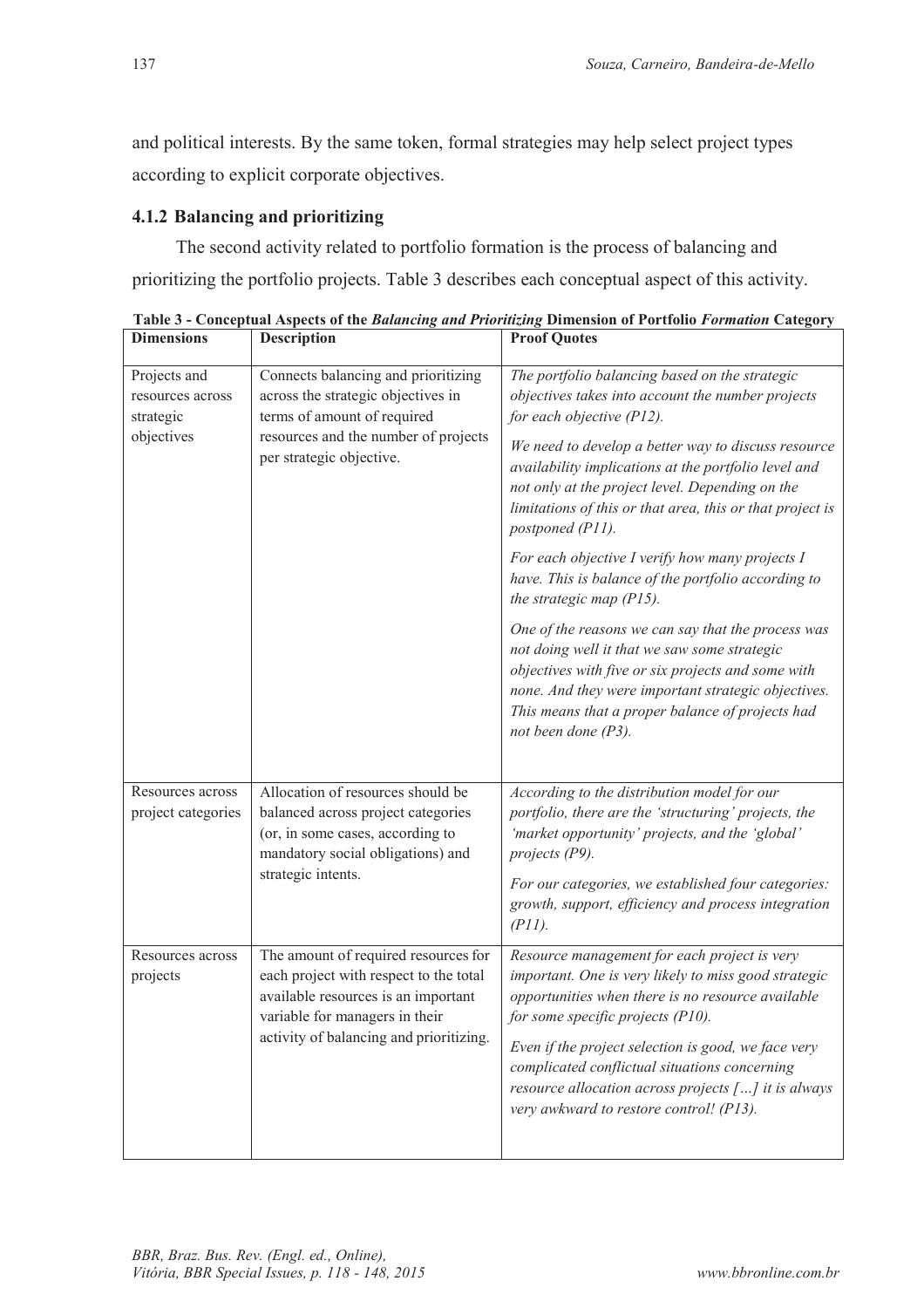Balancing and prioritizing projects in a portfolio seems to be more technical than assessing the strategic alignment. For the managers in our sample, it is about maximizing resource efficiency for attaining strategic objectives. The idea of resources is explicitly taken into account by the required resource deployment dimension. Balancing and prioritizing is strongly related to bargaining for resources. When the top management changes the resource availability, re-balancing and re-prioritizing are needed, which it is a fertile land for conflict.

The activity of balancing and prioritizing is related to the categorization of projects (e.g., maintenance vs. growth projects, short- vs. long-term, high vs. low risk). Managers reported different typologies for classifying projects and stressed the need to properly balance across projects:

> In order to balance our projects, we use the Gardner methodology that classifies projects in "run", "grow", or "transform". (P9)

> We need to think about how balance the results we want. We have few [limited] resources and several objectives! If we make some sort of prioritization during the planning stage, we are more likely to have a successful portfolio because we can use these resources more efficiently. (P8)

Besides, managers also emphasized that no strategic objective should be left without projects (and respective resources) assigned to it and that there should be some satisfactory balance between the number of projects and the amount of resources allocated across strategic objectives.

All in all, one has to balance and prioritize (i) projects and resources across strategic objectives, (ii) resources across project categories, and (iii) resources across projects.

#### 4.2 PORTFOLIO EXECUTION

The second main category in our analytical framework is project execution. It refers to the structure and process required for the actual implementation of the projects within the portfolio. Table 4 shows the dimensions of this category that stemmed out of the interviews.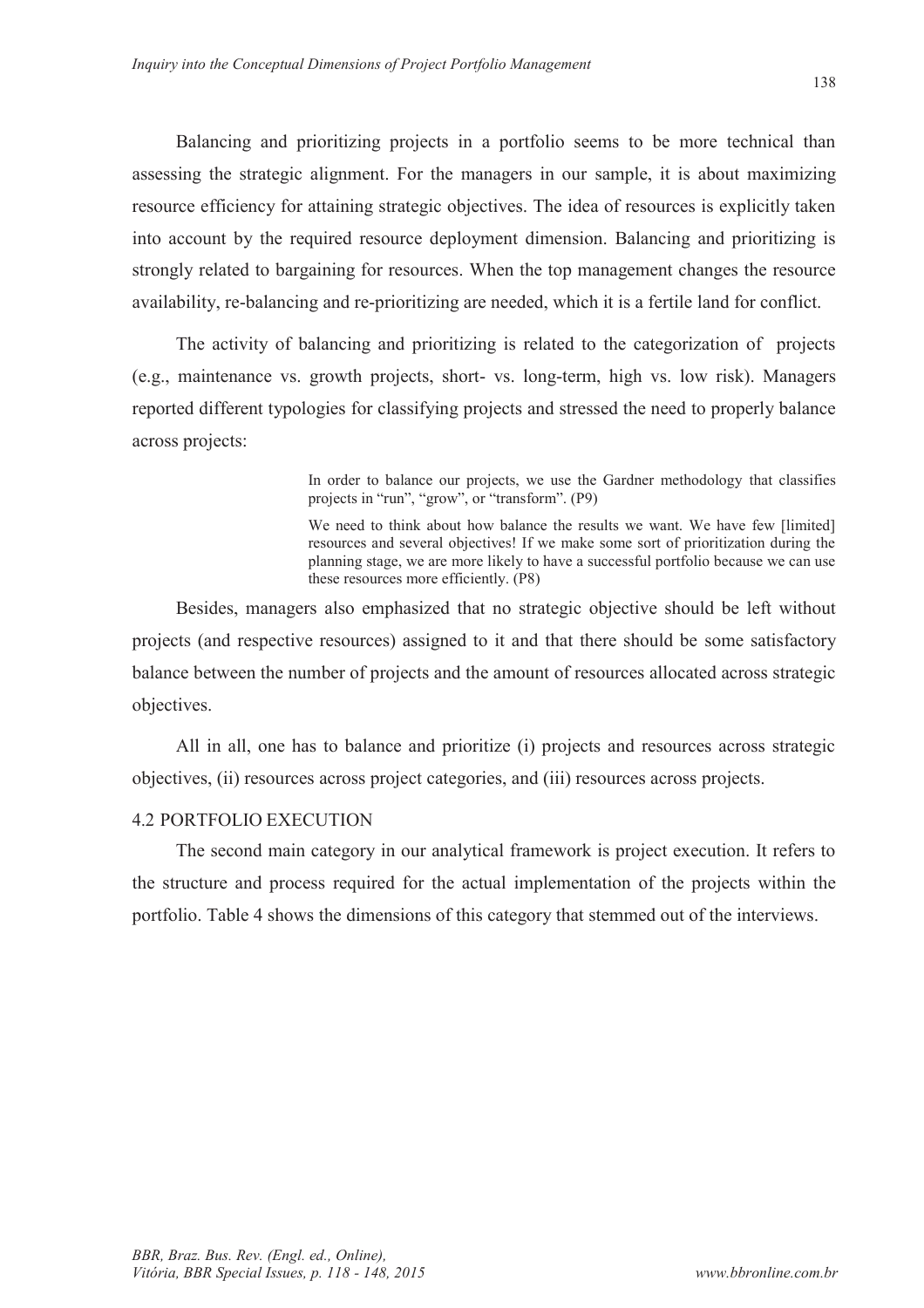| <b>Dimensions</b>                                                     | <b>Description</b>                                                                                                                                    | <b>Proof Quotes</b>                                                                                                                                                                                                                                                                                                                                                   |
|-----------------------------------------------------------------------|-------------------------------------------------------------------------------------------------------------------------------------------------------|-----------------------------------------------------------------------------------------------------------------------------------------------------------------------------------------------------------------------------------------------------------------------------------------------------------------------------------------------------------------------|
| Portfolio<br>management<br>structure                                  | Includes competences of the<br>portfolio manager and the portfolio<br>office structure and governance.                                                | I think it is important to talk about the<br>competences of the portfolio manager []<br>because these are rather different from those of a<br>more technical PMO. We are closer to business<br>[strategy]. It is not only monitoring time and cost,<br>but it is a PMO that needs to talk the business<br>language (P4).                                              |
|                                                                       |                                                                                                                                                       | In a usual project selection process, we have<br>candidates and there is the committee who<br>qualifies which candidates will be prioritized.<br>[This qualification] analyzes the strategic<br>objective and the content. There is however a<br>previous technical analysis, when this technical<br>team indicates the resources and costs for each<br>project (P13) |
| Flexibility-                                                          | How the organization organizes                                                                                                                        | In many cases there are, within each project,                                                                                                                                                                                                                                                                                                                         |
| adaptation and<br>resource allocation                                 | itself to better use available<br>resources and how it copes with<br>changes and unintended<br>consequences.                                          | activities that could be jointly executed,<br>generating economies of scale. Purchasing, for<br>instance, is one of these activities that, if not well<br>organized, we cannot get good prices in a bid<br>$(P3)$ .                                                                                                                                                   |
|                                                                       |                                                                                                                                                       | I monitor if the portfolio is being executed<br>following our planned budget. However, it is been<br>three years now, that we developed a<br>methodology to take into account not only the<br>planned average budget but also its variance<br>(PI2).                                                                                                                  |
| Communication-<br>integration, conflict<br>resolution and<br>learning | How the organization is solving<br>conflict among projects in a<br>portfolio and how it is organized to<br>learn from management of the<br>portfolio. | In [the project of] using on-board computers in<br>police cars [] the police board unilaterally<br>selected a technology without consulting the<br>police officers. After the implantation of this<br>equipment, nobody was using it! The project was<br>terminated (P1).                                                                                             |
|                                                                       |                                                                                                                                                       | [The portfolio management]<br>the<br>gave<br>$\mathcal{U}\mathcal{S}$<br>opportunity of benefiting from lessons learned,<br>that is, how the organization is capable of<br>communicating these lessons to incur in fewer<br>errors in the future $(P4)$ .                                                                                                             |

**Table 4 - Dimensions for the** *Portfolio Execution* **Category**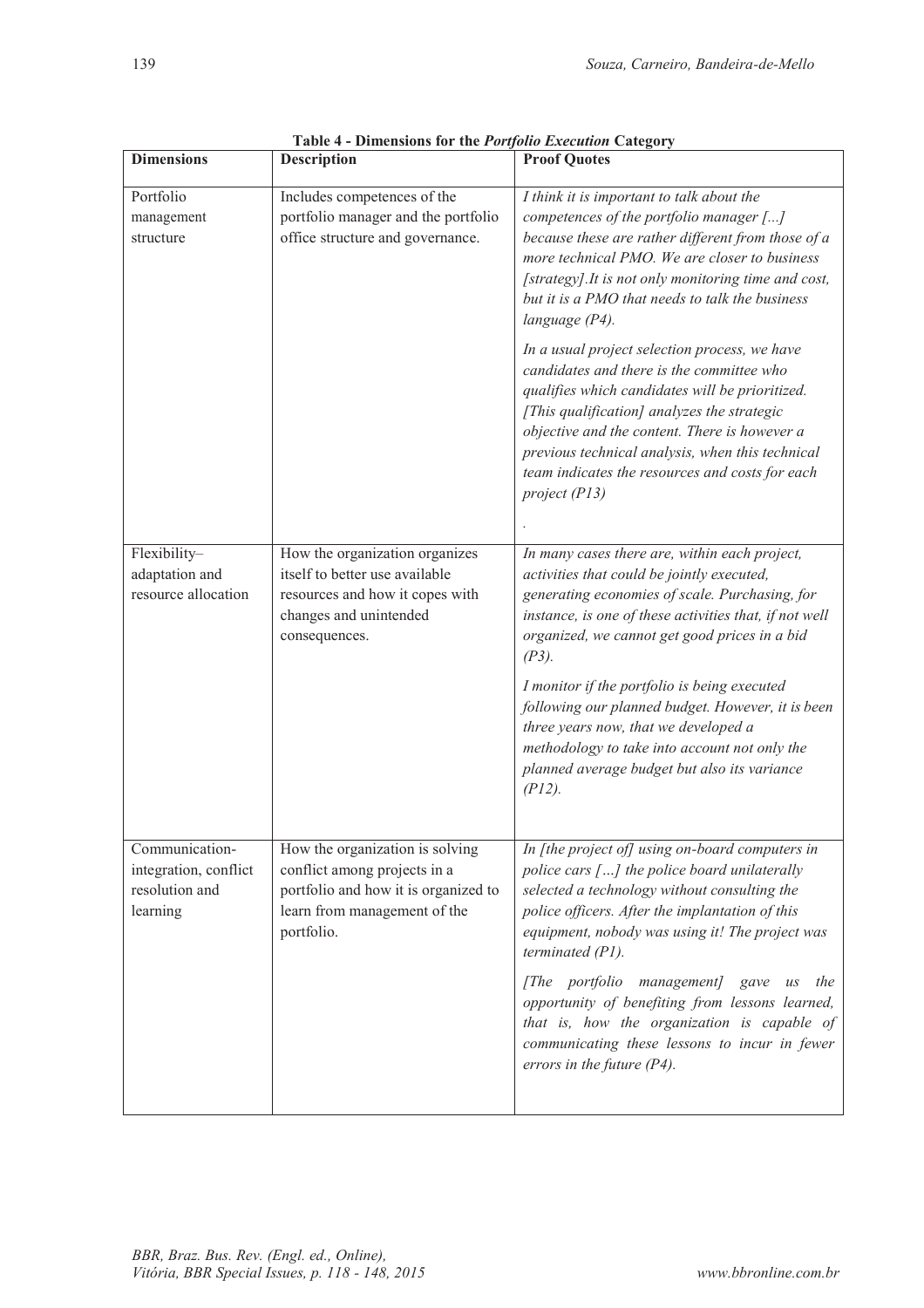| Achievement of         | Captures the complexity of              | Sometimes I can find instances in which a project      |
|------------------------|-----------------------------------------|--------------------------------------------------------|
| result at the project- | measuring portfolio results,            | is out of bounds in terms of budget, but I have        |
| level and the          | particularly because of the large       | other projects in my portfolio that are able to        |
| portfolio level        | number of interactions (positive and    | balance the overall cost for the portfolio [on         |
|                        | negative) among projects in the         | the other hand,] the fact that some portfolio          |
|                        | portfolio and the different degrees     | projects are green [i.e., on time and within the       |
|                        | of critically of individual projects to | budget] does not imply that you are in fact            |
|                        | overall portfolio results.              | implementing the strategy and will attain              |
|                        |                                         | corporate objectives. It is really difficult to find   |
|                        |                                         | indicators that grasp this complexity (P10).           |
|                        |                                         | We monitor the extent to which the number of           |
|                        |                                         | interferences [when the activities of a given          |
|                        |                                         | project negatively influence those of other            |
|                        |                                         | projects]. The fewer the better (P12).                 |
|                        |                                         | There are no metrics to evaluate the success of        |
|                        |                                         | the portfolio today in my company. [] what we          |
|                        |                                         | do is to see how the evaluation of each individual     |
|                        |                                         | project is done. We present a consolidated result      |
|                        |                                         | of the portfolio. But in fact the result that is being |
|                        |                                         | evaluated is the sum of the individual                 |
|                        |                                         | performance of each project. So there is not such      |
|                        |                                         | a metric to assess the portfolio (P10).                |
|                        |                                         | This is a vanguard theme because it is complex. It     |
|                        |                                         | is complex to measure, after it [the portfolio] is     |
|                        |                                         | ready, whether it was successful or not (P16).         |
|                        |                                         | Now, after the project is concluded, the new           |
|                        |                                         | factory starts its operation, the line is              |
|                        |                                         | modernized, the business landscape is complex,         |
|                        |                                         | so it is difficult to measure how [each of] those      |
|                        |                                         | projects [is] are contributing to revenue increase     |
|                        |                                         | $(PI6)$ .                                              |
|                        |                                         | A delay of one day in a relatively standard            |
|                        |                                         | project should be weighed differently from a           |
|                        |                                         | delay of one day in an innovating project (P4).        |
|                        |                                         |                                                        |

The first dimension of portfolio execution refers to the organizational structure responsible for managing the portfolio. It comprises how the tasks are divided among organizational departments or committees, how decisions take place and the distribution of authority. Included in this dimension is a particular mention to the competences of the portfolio manager in coping with this structure. One of such competences, besides being a political person, is the ability to manage multilateral decisions. As one of managers made it explicit: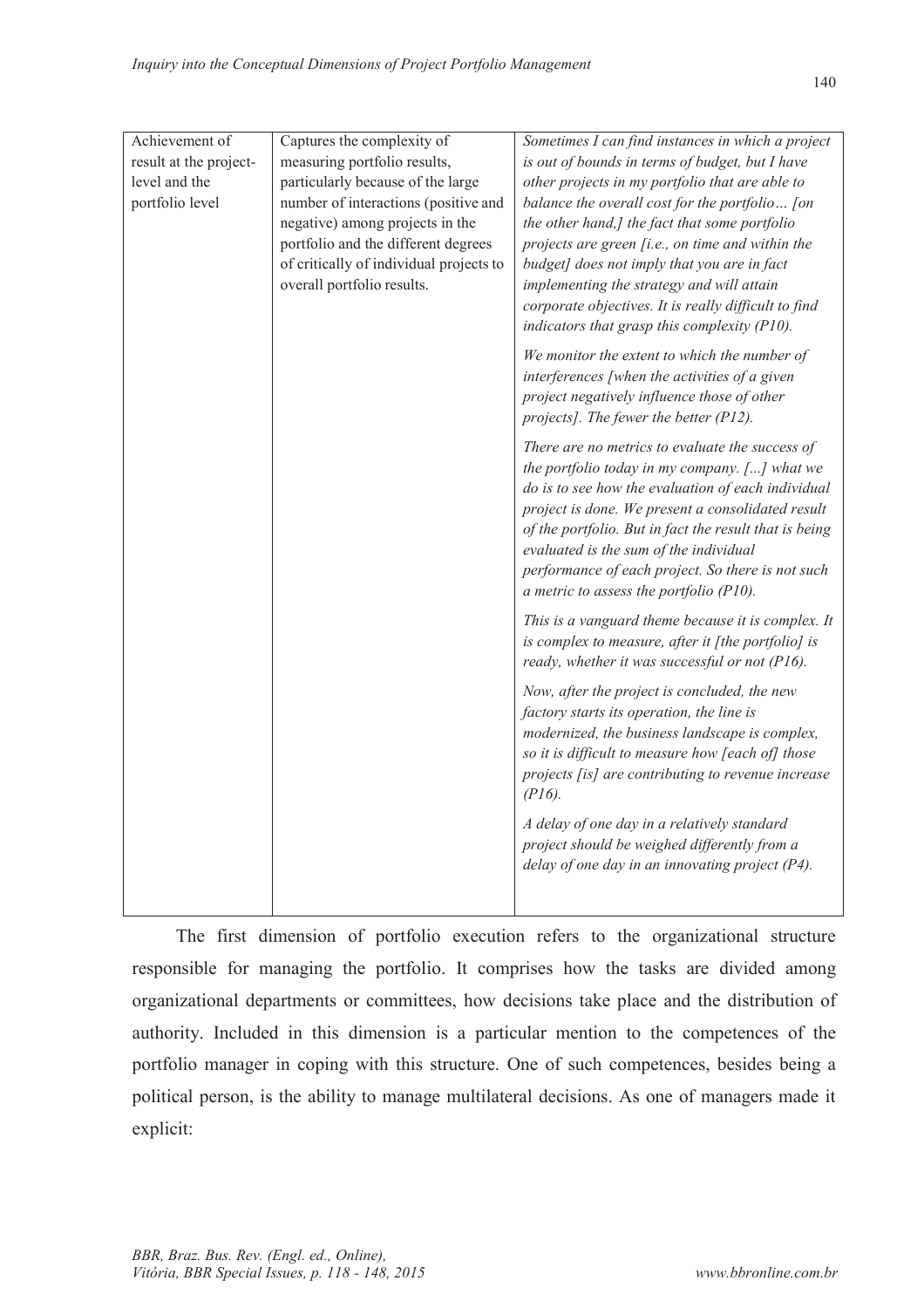It is important that decisions [concerning portfolio management] are multilateral. In other words, it is the idea of portfolio management boards or committees. They are the ones that make the decision: go on, pause, resume, cancel, include. Unilateral decisions may jeopardize portfolio execution. (P10)

A well-defined governance is important to manage conflicts that are common in portfolio management. Conflicts during portfolio execution arise mostly when the organization needs to adapt to new resource allocation decisions. Communicating espoused criteria is important to mitigate bargain and integration conflicts. These two features – flexibility to adapt and conflict resolution – are two other dimensions pertaining to portfolio execution. The result of both dimensions is the implicit learning dimension. Organizations that are able to integrate and better monitor conflict resolutions may be better learners. As in a virtuous circle, shared lessons will help improve better adaptation for resource allocation.

> We need to know how to identify a good experience and try to share it with other portfolios. This share of experiences is a very hard task, but one of the most useful that portfolio management needs to implement (P3)

Finally, one of the most intriguing features of portfolio execution is that there is a complex interaction between the results (e.g., cost, time, scope attainment) of individual projects in the determination of overall portfolio results. This interaction may generate good and negative effects, which the interviewees called synergies or interferences, respectively – and, taken together, results of individual projects may compound or cancel out. The number of possible interactions makes it extremely difficult for managers to assess actual portfolio results. Some managers suggested indirect indicators to complement usual indicators, as well as the avoidance of simply summated indicators.

> As for monitoring the results, it is two sides of the same coin. There is the monitoring of the portfolio to assess whether it is following time, costs, and all that stuff we know. But we need to remember that the performance of the portfolio is not simply the sum of the performance of each individual project. I may have two projects with schedule problems, but they may not impact the overall schedule of the portfolio. (P10)

> What would make my portfolio turn red? This is the big question. But they forget that what makes the portfolio turn red is not the situation of each project […], but the risk of not fulfilling a strategic objective. In other words, I may have one project in red, but that does not [necessarily] mean that the portfolio is in red. Take time as an example. Maybe this project is red because it in fact is delayed. But if you see the entire portfolio, that single delayed project does not put at risk the time for my strategy […] because it is not a critical path. […] The same applies to cost. Sometimes one project may be beyond the budgeted cost, but I have other projects in the portfolio that can balance the total cost that was estimated for that portfolio. The same situation is true for the risk. There are important risks for each of the projects that are absolutely irrelevant to the portfolio. On the other hand, there are risks that cannot be identified within the project, but they are related to the portfolio as a whole. (P12)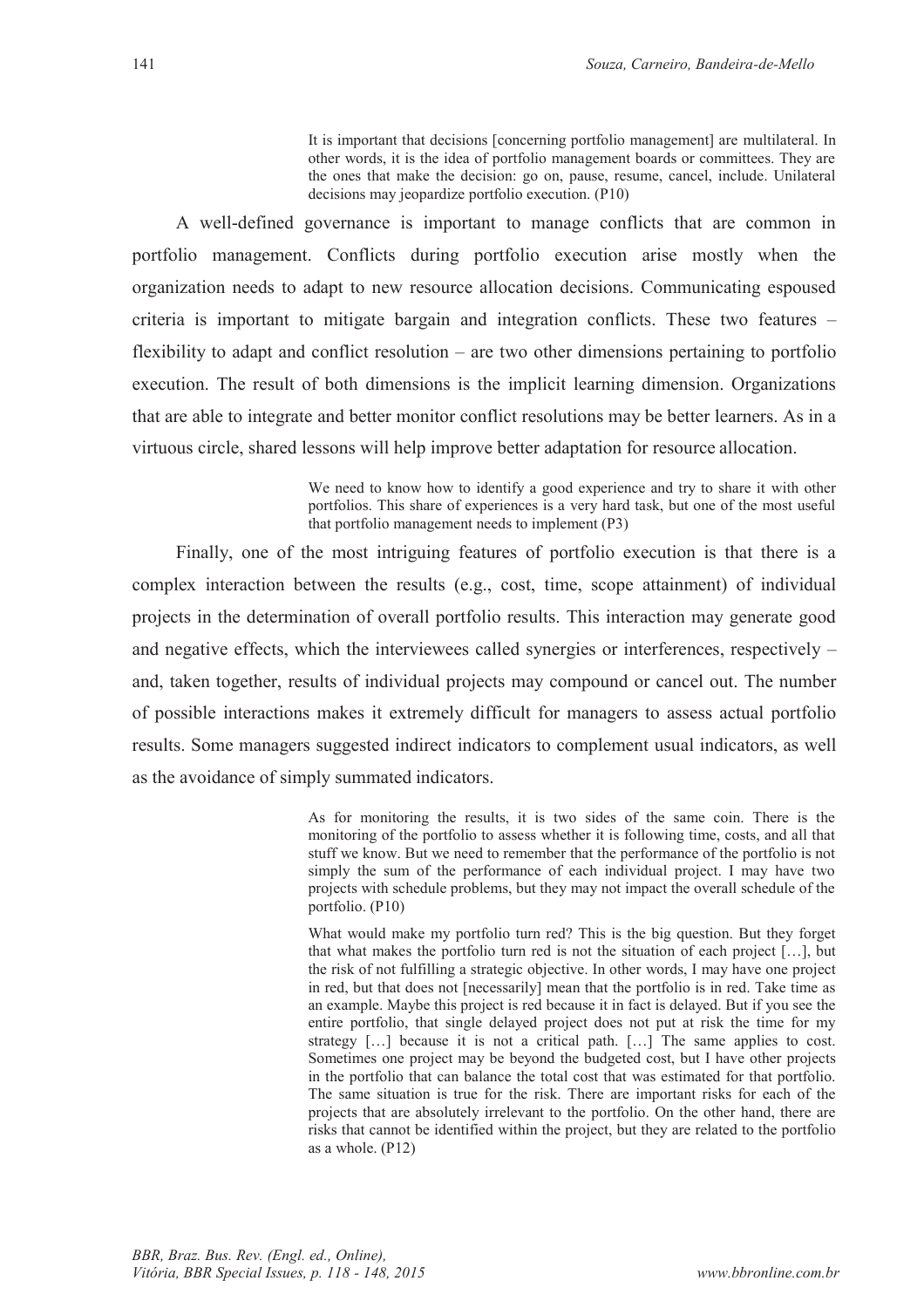### 4.3 ANTECEDENTS AND CONSEQUENCES OF (THE "ACCOMPLISHMENT" OF) PROJECT PORTFOLIO MANAGEMENT

When prompted to talk about what would constitute good or bad (satisfactory or unsatisfactory) portfolio management, informants mentioned some variables that do not, in fact, characterize the management of the portfolio *per se*, but rather refer to aspects or circumstances that could affect how the portfolio is built or run. Some of these variables might be necessary, though not sufficient, conditions for the success of portfolio management. As such, they could be considered antecedents or determinants of the degree of success of portfolio management, but they are not part of the conceptual definition of the construct. The specific variables mentioned by the interviewees were: governance structure of the process of portfolio management, (successful) process of strategic planning, sponsorship, convincing power / relationship with others, good-quality and reliable databases, competence of the project management team, communication skills, establishment of project management methodology before the implantation of portfolio management.

Much by the same token, several interviewees mentioned variables that are in fact results, or consequences, of portfolio execution – for example, benefits attained, objectives achieved, effectiveness. These variables are not part of the conceptual domain map of portfolio management, although one would expect that the higher the level of accomplishment of portfolio management (conceptualized and measured by variables that are definitionally independent of the consequences), the better the results reached.

> The main difficulty of organizations, and their main wish, is monitoring the achievement of benefits expected from the portfolio. OK, the project has come to an end, the portfolio has been executed, but who is in fact checking to see whether the benefits that we expected from this portfolio actually have been achieved or not? Are we reaching the strategies we imagined? (P21)

Moreover, some results may only become visible much after the portfolio has be run (managed):

> [...] the most important and most difficult [task] is to monitor the benefits of the portfolio. [...] what do I expect from these projects, these set of projects? Ah, I expect an increase in market share, I expect some cost reduction, I expect an increase in revenues. This is the most difficult to do for various reasons. First because you do not see that on the same day that the project is finished. (P21)

This discussion makes it clear that the conceptualization and measurement of the focal construct – in this case, project portfolio management – has to be done independently of its (expected) antecedents and consequences, even if managers may confuse them by inadvertently equating portfolio success (i.e., attainment of objectives) with level of success of the portfolio management process: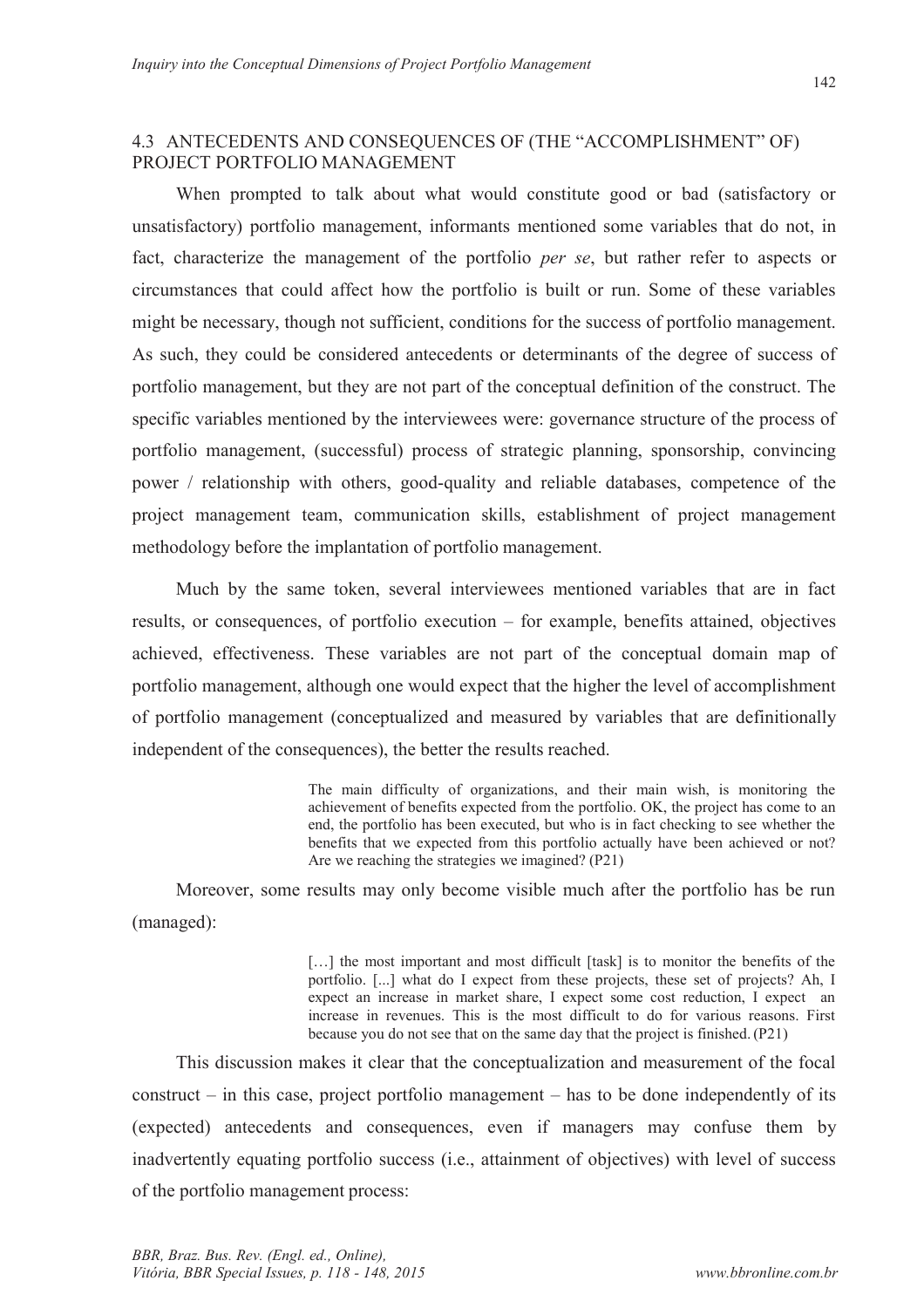The portfolio is there to meet a strategic objective. If this objective is achieved, the portfolio is successful. This is the number one criteria of success of a portfolio. (P9)

## 4.4 MANAGERS' VIEW ON HOW TO MEASURE THE DEGREE OF ACCOMPLISHMENT OF PORTFOLIO MANAGEMENT

Some interviewees recognized the complexity in measuring the success of the process of portfolio management:

> I think that this is the big bottleneck: how to measure the performance of portfolio management. (P2)

So, what would be the criteria? This is not clear to me. (P7)

Managers do not seem to have a unified conceptualization of what should be included as part of the measurement of the degree of accomplishment of portfolio management. Some emphasize the macro-process of the formation of a portfolio from a set of projects; others focus on monitoring the execution of such portfolio; while for others what counts is the results obtained after the execution of the portfolio.

## **5 DISCUSSION**

Three main inferences can be derived from our findings:

- managers do not clearly know how to draw the frontiers of what should be included in (and excluded from) the assessment of the (accomplishment of) portfolio management;
- · (as a consequence) there is great diversity about how to measure the degree of success (or failure thereof) of portfolio management and very little formal guidance;
- · firms seem not to have reliable and structured databases from where to collect information to assess the success of the portfolio, much less of the level of satisfactoriness of the process of portfolio management;

All in all, our provisional conceptual aspects related to the formation of the portfolio also emerged from the managers' reports. However, regarding evaluation of results, while some managers explicitly addressed the importance of an overall, portfolio-wide, *ex post*  assessment, rather than just individual project *ex post* assessment, but few mentioned an *ex ante* evaluation of portfolio-wide (expected) results as an input to the formation of the portfolio; however assessment of synergy across projects partially tackles such *ex ante* overall assessment.

Managers have also addressed the measurement of company's results as a way to judge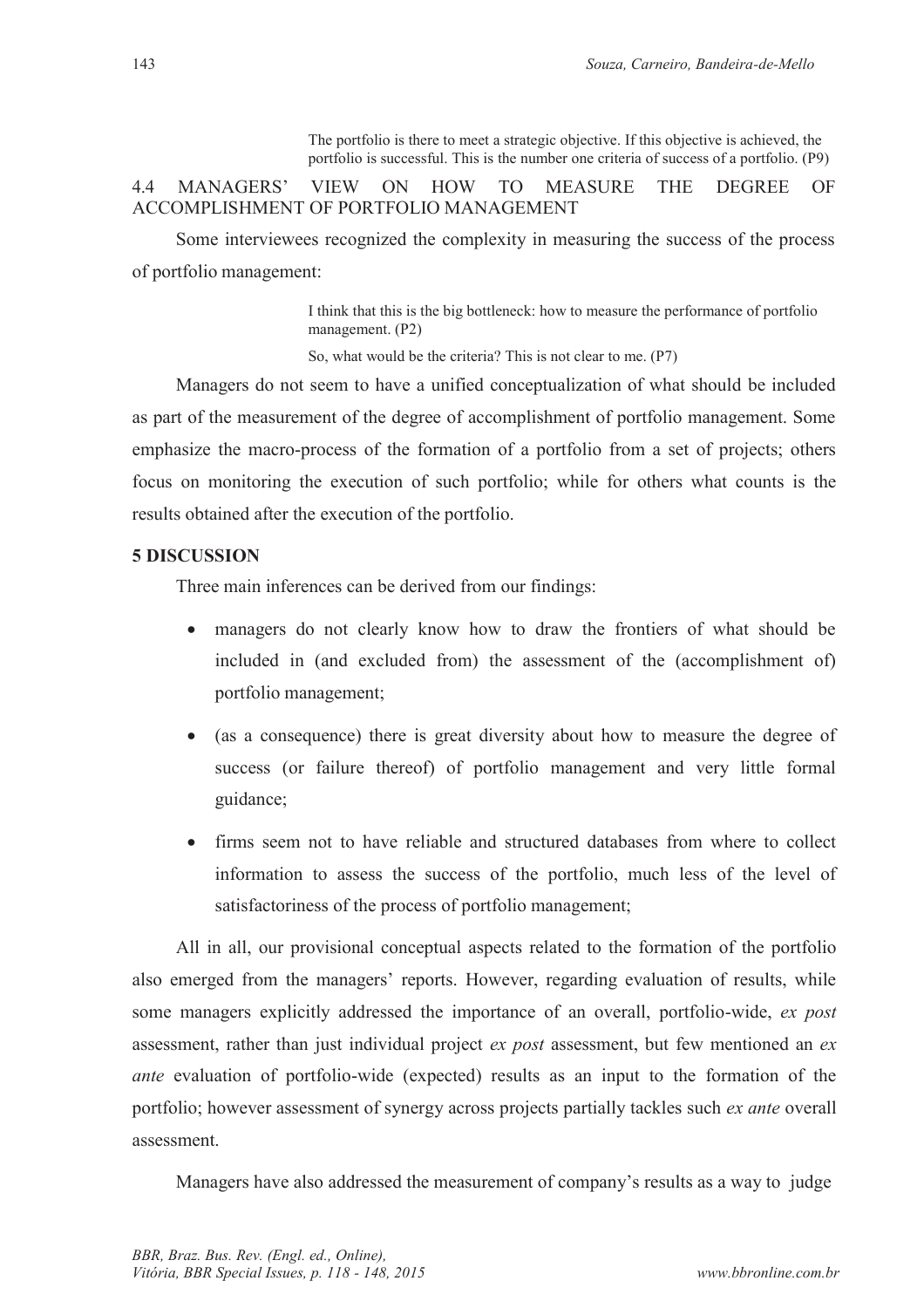the performance of a portfolio. This point deserves a careful discussion. While it is clear that a portfolio of projects is put in place in order for the firm to achieve its strategic objectives, the measurement of the outcomes is done *ex post facto*. Important as ex post results certainly are to judge the degree of success of the full execution of the portfolio, they are not, *per se*, appropriate for managers to act upon and take steps, *ex ante*, in order to increase the chances of success. Besides, lagging indicators (those measured after the fact), managers also need leading indicators (those upon which they can act in order to try to obtain a given consequence). So, it is necessary to distinguish between (degree of) success of a portfolio (i.e., its *ex post* results) and (degree of) success of portfolio management.

From an academician's viewpoint, measuring the degree of success of (the process of) portfolio management by the consequences accruing from the portfolio's deliverables would lead to undesirable circular reasoning. That is, (i) a portfolio will be evaluated as successful if it leads to satisfactory (*ex post*) results for the company and (ii) a company will tend to obtain better results the better its portfolio management process is. However, in order to test theory about expected antecedents of portfolio management (e.g., organization structure, organizational culture) and the impact of portfolio management on organizational variables (such as business performance or employees' motivation), it is necessary to measure aspects that are intrinsic to portfolio management and defined independently of its antecedents and consequences.

Given Thomas, Delisle, Jugdev and Buckle's (2002) contention that value of project management is not generally recognized outside the project management community, particularly at senior levels, and also Aubry and Hobbs' (2011:3) complaint that project management "contribution to performance is still not acknowledged outside the group of professionals who believe in project management", it becomes critical to properly measure quality (of project management and) of portfolio management, so that practitioners can have valid tools to guide their efforts.

#### **6 CONCLUSIONS**

We conducted 21 interviews with experienced managers, consultants and academics experts in project and portfolio management in Brazil. These practitioners represent a diversity of organizational types and provide a fairly comprehensive picture of portfolio management. We applied a mixed research combining grounded data and literature inputs to unveil the dimensions pertaining to portfolio formation and execution (these dimensions should be regarded as preliminary and need to undergo further theoretical and empirical

144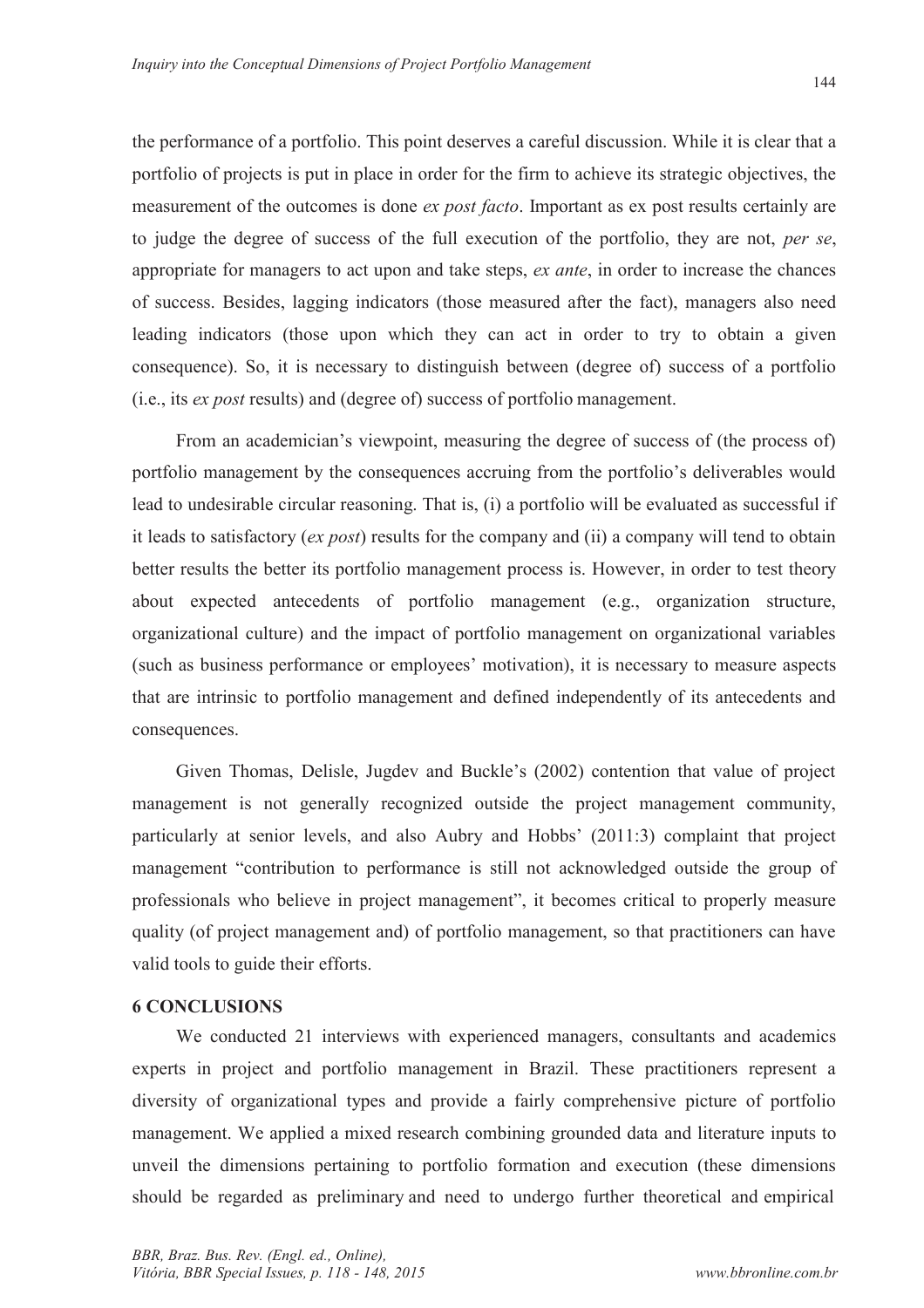scrutiny in future studies). We learned from these informants that portfolio management is highly associated with developing: a) a structured process for portfolio formation, that is, use of appropriate criteria for project selection; and b) attentive portfolio execution, including flexibility to adapt to changes on resource distribution patterns without generating great conflicts and a governance configuration that involves both top management commitment as well as a capability to cope with project portfolio complexities. These aspects are seldom addressed by current prescriptive models, but they showed to be important features of portfolio management in practice.

This study may be particularly important in the context of Brazilian firms, and of Latin American firms in general, because there is anecdotal evidence that Brazilians would be more prone to improvisation and to "learning by doing" than to formal planning and controlling. By obtaining evidence from several Brazilian firms that are in fact actively involved in project management and by eliciting their currently self-recognized strengths and gaps in portfolio management, we have advanced a preliminary insights that shall be useful both for scholars and for managers.

Our intense comparison analysis enabled us to address the interplay between data and insights, which enhanced internal validity through verification of the inductive model; however, the descriptive nature of the study urges for a posterior verification in a larger sample. Besides, in spite of the precautions taken, our findings results of the interviews may have been biased by the inadvertent actions (words, gestures) of the interviewer that might hamper spontaneity of the interviewee or by social desirability bias on the part of the interviewee. Despite its limitations, this study can be regarded as a first step in providing both managers and scholars with a descriptive model of portfolio management that, after proper empirical refinement, can be used to test the relationship of portfolio management with its antecedents and consequences.

#### **REFERENCES**

ARTTO, A. et al. Project strategy: strategy types and their contents in innovation projects. **International Journal of Managing Projects in Business**, v. 1, n. 1, p. 49-70, 2008.

AUBRY, M.; HOBBS, B. A fresh look at the contribution of project management to organizational performance. **Project Management Journal**, feb. 3-16, 2011.

BIBLE, M. J.; BIVINS, S. S. Evaluating strategic project and portfolio performance. **Journal of Project, Program & Portfolio Management**, v. 3, n. 1, p. 10-30, 2012.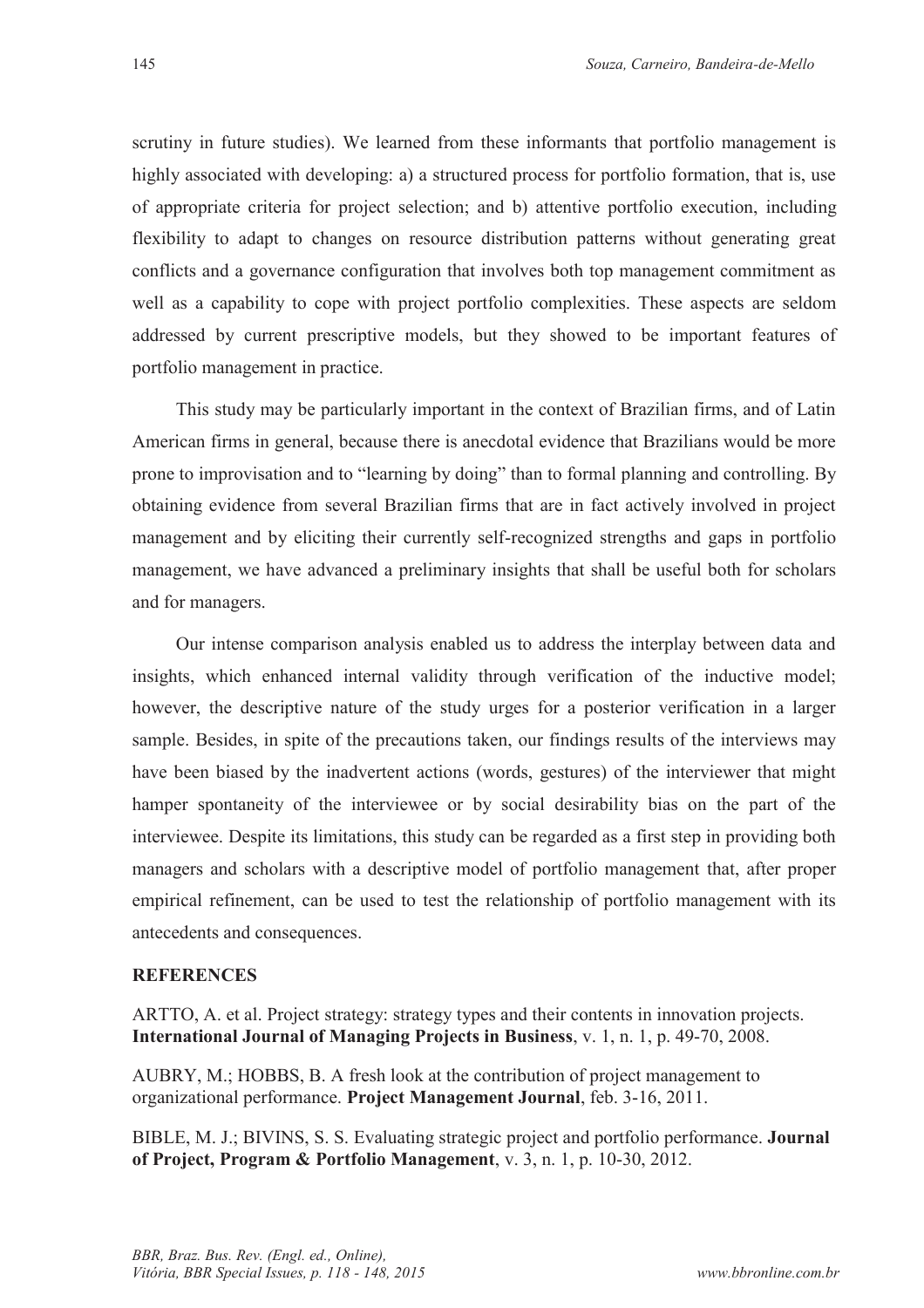BOLLEN, K. A. **Structural equations with latent variables**. New York: John Wiley & Sons, 1989.

COOKE-DAVIES, T. The ''real'' success factors on projects. **International Journal of Project Management**, v. 20, p. 185-190, 2002.

COOPER, R.; EDGETT, S. Portfolio management in new product development: lessons from the leaders – I. **Research Technology Management**, v. 40, n. 5, p. 1-17, 1997.

COOPER, R.; EDGETT, S.; KLEINSCHMIDT, E. Porfolio management for new product development: results of an industry practices study. **R&D Management**, v. 31, n. 4, p. 361- 380, 2001.

 .; .; . Doing it right: winning with new products. **Working Paper nº 10**, Product Development Institute, 2000a.

 .; .; . New problems, new solutions: making portfolio management more effective. **Research Technology Management**, v. 43, n. 2, p. 18-33, 2000b.

COPERTARI, L. Selecting projects in a portfolio using risk and ranking. **Journal of Project, Program & Portfolio Management**, 2(1):10-28, 2011.

DAI, C.; WELLS, W. An exploration of project management features and their relationship to project performance. **International Journal of Project Management**, v. 22, p. 523-532, 2004.

DENZIN, N. **The research act**: a theoretical introduction to sociological methods. Piscataway, NJ: Aldine Transaction, 2009.

DIETRICH, P.; LEHTONEN, P. Successful management of strategic intentions through multiple projects: Reflections from empirical study. **International Journal of Project Management**, v. 23, n. 5, p. 386-391, 2005.

DVIR, D.; LECHLER, T. Plans are nothing, changing plans is everything: the impact of changes on project success. **Research Policy**, v. 33, n. 1, p. 1-15, 2004.

DYE, L.; PENNYPACKER, J. Introduction to project portfolio management. In: . (Eds.). **Project portfolio management**: selecting and prioritizing projects for competitive advantage. West Chester, PA: Center for Business Practices (PA), 1999.

FLICK, U. **An introduction to qualitative research**. 3. ed. Sage Publications Ltd, 2006.

GRAY, C.; LARSON, E. **Project management**: the managerial process. Boston, MA: McGraw-Hill Professional, 2005.

GRUNDY, T. **Strategy implementation through project management**. London: Hawksmere. 2001.

HINKIN, T. A brief tutorial on the development of measures for use in survey questionnaires. **Organizational Research Methods**, v. 1, n. 1, p. 104 121, 1998.

HREBINIAK, L. **Making strategy work**: leading effective execution and change. Pearson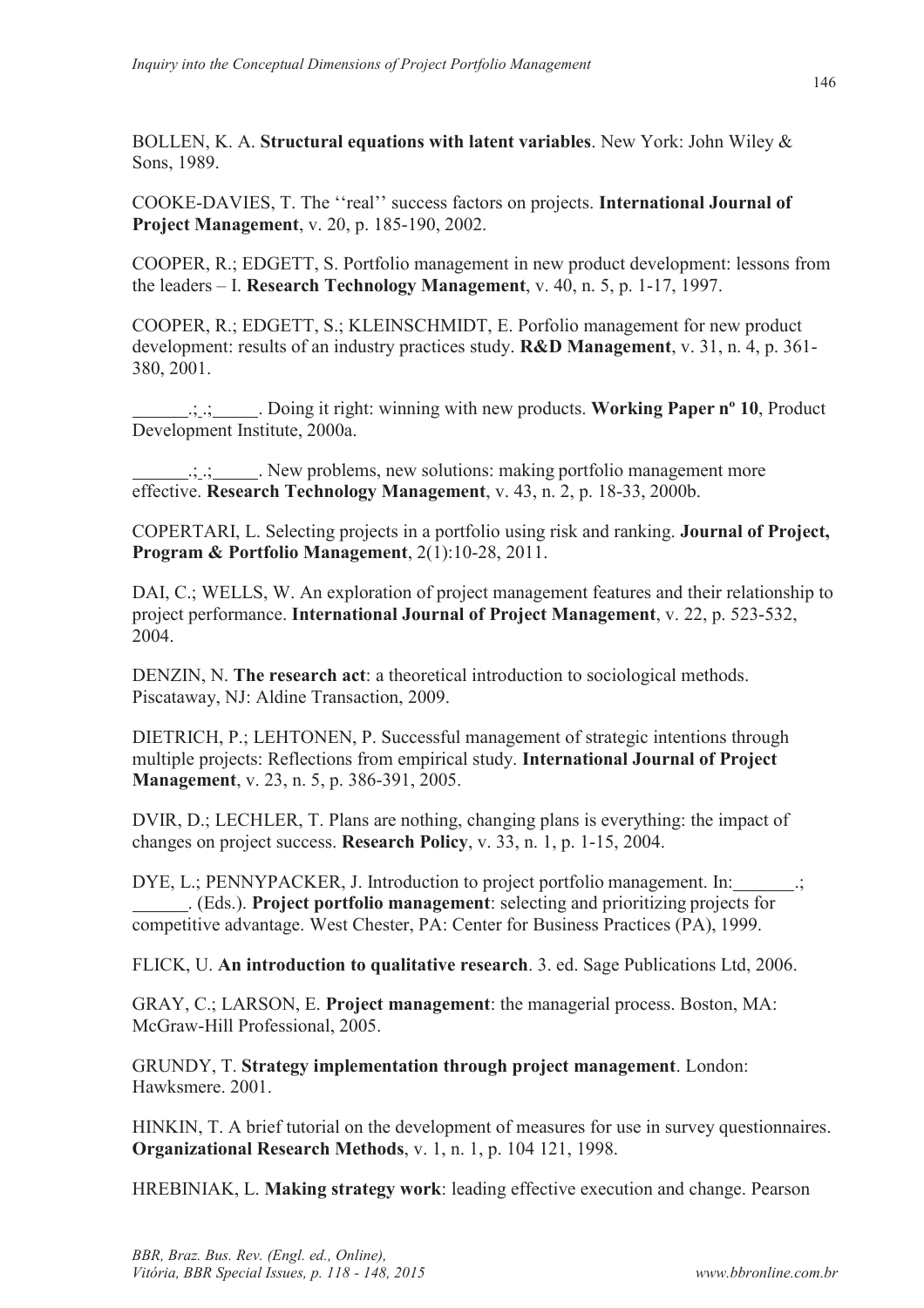Prentice Hall, 2005.

JUDGEV, K.; MÜLLER, R. A retrospective look at our evolving understanding of project success. **Project Management Journal**, Dez. 2005.

KAPLAN, R.; NORTON, D. The balanced scorecard: translating strategy into action. **Harvard Business Review Press**, 1996.

KERZNER, H. **Project management:** a system approach to planning, scheduling and controlling. New York: John Wiley & Sons, 2003.

LACERDA R.; ENSSLIN L.; ENSSLIN, S. A performance measurement framework in portfolio management: a constructivist case. **Management Decision**, v. 49, n. 4, p. 648-668, 2011.

LEVINE, H. **Project portfolio management**: a practical guide to selecting projects, managing portfolios and maximizing benefits. New York: John Wiley & Sons, Inc, 2005.

MACKENZIE, S. The dangers of poor construct conceptualization. **Journal of the Academy of Marketing Science**, v. 31, n. 3, p. 323-326, 2003.

MARTINSUO, M.; LEHTONEN, P. Role of single-project management in achieving portfolio management efficiency. **International Journal of Project Management**, v. 25, p. 56-65, 2007.

MEREDITH, J.; MANTEL, S. **Project management:** a managerial approach. New York: Wiley & Sons, 2000.

MESKENDAHL, S. The influence of business strategy on project portfolio management and its success: a conceptual framework. **International Journal of Project Management**, v. 28, p. 807-817, 2010.

MILES, M.; HUBERMAN, A. **An expanded sourcebook qualitative data analysis**. London: Sage Publication, 1994.

MILLER, R.; MARTINSUO, M.; BLOMQUIST, T. Project portfolio control and portfolio management performance in different contexts. **Project Management Journal**, v. 39, n. 3, p. 28-42, 2008.

MINTZBERG, H.; WATERS, J. Of strategies, deliberated and emergent. **Strategic Management Journal**, v. 6, p. 257-272, 1985.

MORGAN, M.; LEVITT, R.; MALEK, W. **Executing your strategy**: how to break it down and get it done. Harvard Business School Press, 2007.

MORRIS, P.; JAMIESON, A. **Translating corporate strategy into project strategy**: realizing corporate strategy through project management. Newton Square, PA: Project Management Institute Inc., 2004.

NOBLE, C. The eclectic roots of strategy implementation research. **Journal of Business Research**, v. 45, p. 119-134, 1999.